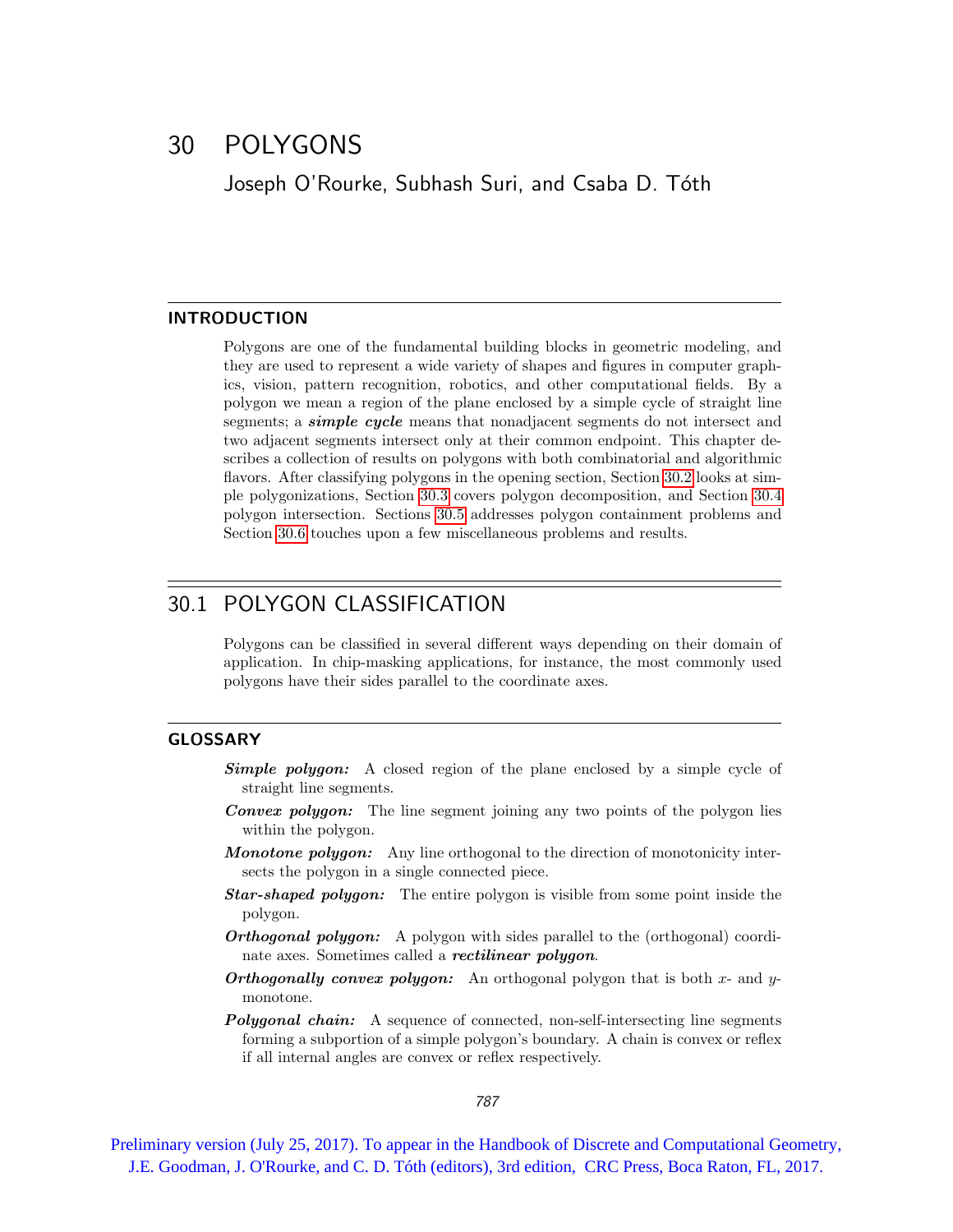**Spiral polygon:** A polygon bounded by one convex chain and one reflex chain. Crescent polygon: A monotone spiral polygon.

**Pseudotriangle:** A polygon with exactly three convex angles. Each is pair of convex vertices is connected either by a single segment or a reflex chain.

**Histogram polygon:** An orthogonal polygon bounded by an x-monotone polygonal chain and a single horizontal line segment.

# POLYGON TYPES



#### FIGURE 30.1.1

<span id="page-1-0"></span>Various varieties of polygons: convex, monotone, star-shaped (with kernel), orthogonal, orthogonally convex, histogram, spiral, crescent, and pseudotriangle.

Before starting our discussion on problems and results concerning polygons, we clarify a few technical issues. The qualifier "simple" in the definition of a simple polygon states a topological property, meaning "nonself-intersection." Not to be confused with "uncomplicated polygons," in fact, these polygons include the most complex among polygons that are topologically equivalent to a disk (see the classification below). Finally, we will make a standard *general position* assumption throughout this chapter that no three vertices of a polygon are collinear.

The relationship between several classes of polygons can be understood using the concept of visibility (see Chapter 33). We say that two points x and y in a polygon P are mutually **visible** if the line segment  $\overline{xy}$  does not intersect the complement of P; thus the segment  $\overline{xy}$  is allowed to graze the polygon boundary but not cross it. We call a set of points  $K \subset P$  the **kernel** of P if all points of P are visible from every point in the kernel. Then, a polygon P is convex if  $K = P$ ; the polygon is star-shaped if  $K \neq \emptyset$  (see the star-shaped polygon in Fig. [30.1.1\)](#page-1-0);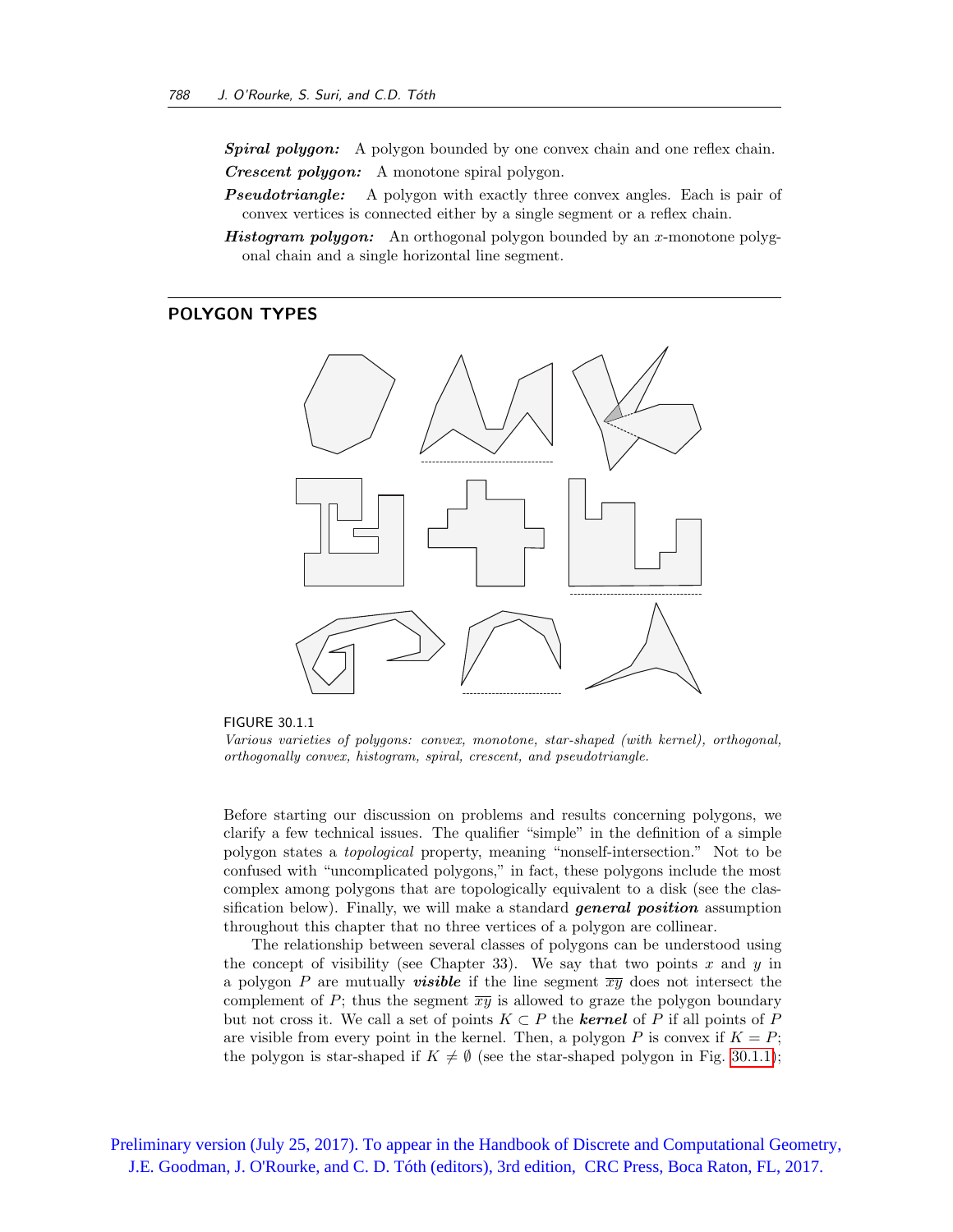

<span id="page-2-1"></span>FIGURE 30.1.2 A polygon with five holes.

otherwise, the polygon is merely a simple polygon. Speaking somewhat loosely, a monotone polygon can be viewed as a special case of a star-shaped polygon with the exterior kernel at infinity—that is, a monotone polygon can be decomposed into two polygonal chains, each of which is entirely visible from the (same) point at infinity in the extended plane. A pseudotriangle is often but not always star-shaped.

The kernel has been generalized to "left-" and "right-kernels," whose definition we leave to [\[TTW11\]](#page-23-0).

By definition, a simple polygon  $P$  is a polygon *without holes*—that is, the interior of the polygon is topologically equivalent to a disk. A **polygon with holes** is a higher-genus variant of a simple polygon, obtained by removing a nonoverlapping set of strictly interior, simple subpolygons from  $P$ . Figure [30.1.2](#page-2-1) illustrates the distinction between a simple polygon and a polygon with holes.

An important class of polygons are the *orthogonal polygons*, where all edges are parallel to the coordinate axes. These polygons arise quite naturally in industrial applications, and often algorithms are faster on these more structured polygons.

# 30.2 SIMPLE POLYGONIZATIONS

<span id="page-2-0"></span>It would be useful to have a clear notion of a "random polygon" so that algorithms could be tested for typical rather than worst-case behavior. This leads to the issue of generating the *simple polygonalizations* of a fixed point set  $S$ , a simple polygon whose vertices are precisely the points of  $S$ . That every set  $S$  of  $n$  points in general position has a simple polygonization has been known since Steinhaus in 1964. In fact, every such S has a star-shaped polygonization (Graham), a monotone polygonization (Grünbaum), and a spiral polygonization. See [\[IM11\]](#page-21-0) for the latter result and a survey of earlier work.

The "space" of all polygonizations of a fixed point set  $S$  can be explored through two elementary moves, which is one approach to generating random polygons: generate a random S, then walk between polygonizations to a "random" polygonization in the space [\[DFOR10\]](#page-19-0). The size of this space can be exponential.

Considerable research has focused on quantifying this exponential, that is, counting the maximum number of polygonizations over all *n*-point sets  $S$ . (Of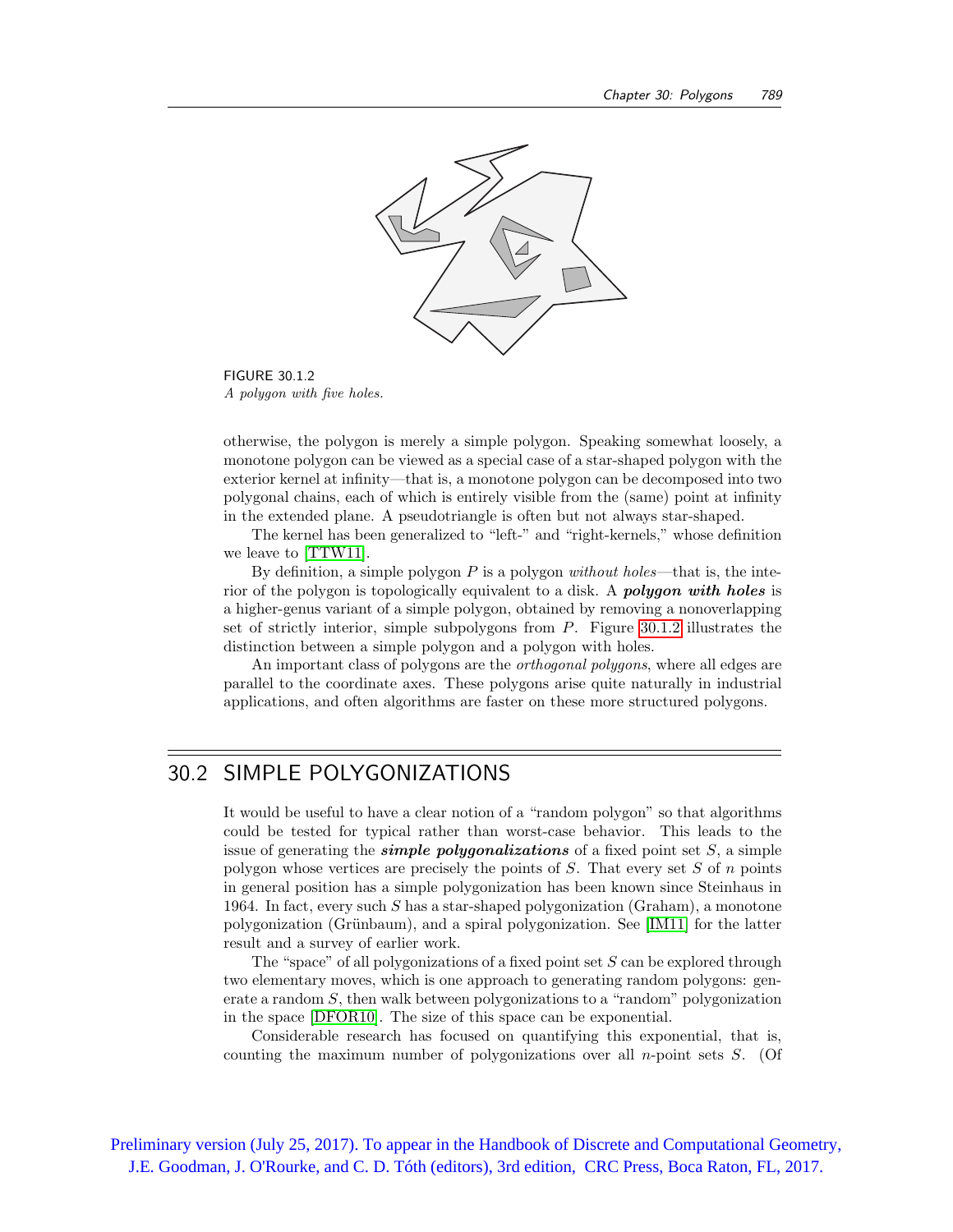course, the minimum is 1 because vertices of a convex polygon can form only one simple polygon.) Current best bounds for the maximum are  $\Omega(4.64^n)$  [\[GNT00\]](#page-21-1) and  $O(54.55^n)$  [\[SSW13\]](#page-23-1).

Subsets of the full space have been explored, in particular, finding polygonizations with special properties. The shortest perimeter polygonization is the Euclidean TSP; see Chapter 31. There is a  $2\pi$  approximation (under certain conditions) for the longest perimeter polygonization [\[DT10\]](#page-20-0). Finding the minimum or maximum area polygonization is NP-hard [\[Fek00\]](#page-20-1). Sufficient conditions have been found for the existence of a polygonization of n red points while enclosing  $[HMO^+09]$  $[HMO^+09]$ or excluding [\[FKMU13\]](#page-20-2) a set of blue points.

Another goal has been to minimize the number of reflex vertices in a polygonization of a point set S. This minimum is known as the reflexivity of S. A tight upper bound is known as a function of  $n<sub>I</sub>$ , the number of points of S strictly interior to the convex hull: the worst case is  $\lceil n_I / 2 \rceil$ , and this can be achieved by a class of examples  $[AFH^+03]$  $[AFH^+03]$ . As a function of  $n = |S|$ , the best bound is  $\frac{5}{12}n+O(1) \approx 0.4167n$  [\[AAK09\]](#page-17-1). Another criterion in the same spirit is to minimize the sum of the "turn angles" at reflex interior angles [\[Ror14\]](#page-23-2). The worst case is conjectured to be  $2\pi(1 - 1/(n-1))$ , but only  $2\pi - \pi/((n-1)(n-3))$  is proved.

# OPEN PROBLEMS

- 1. Simple polygonalization: Can the number of simple polygonalizations of a set of n points in the plane be computed in polynomial time?
- 2. Partial polygons: Is there a polynomial time algorithm that can decide, for a set of n points and a set of edges among them, whether there is a polygonization that uses all the given edges?

# 30.3 POLYGON DECOMPOSITION

<span id="page-3-0"></span>Many computational geometry algorithms that operate on polygons first decompose them into more elementary pieces, such as triangles or quadrilaterals. There is a substantial body of literature in computational geometry on this subject.

### GLOSSARY

Steiner point: A vertex not part of the input set.

- **Diagonal:** A line segment connecting two polygon nonadjacent vertices and contained in the polygon. An *edge* connects adjacent vertices.
- **Polygon cover:** A collection of subpolygons whose union is exactly the input polygon.
- **Polygon partition:** A collection of subpolygons with pairwise disjoint interiors whose union is exactly the input polygon.
- **Dissection:** A dissection of one polygon P to another  $Q$  is a partition of P into a finite number of pieces that may be reassembled to form Q.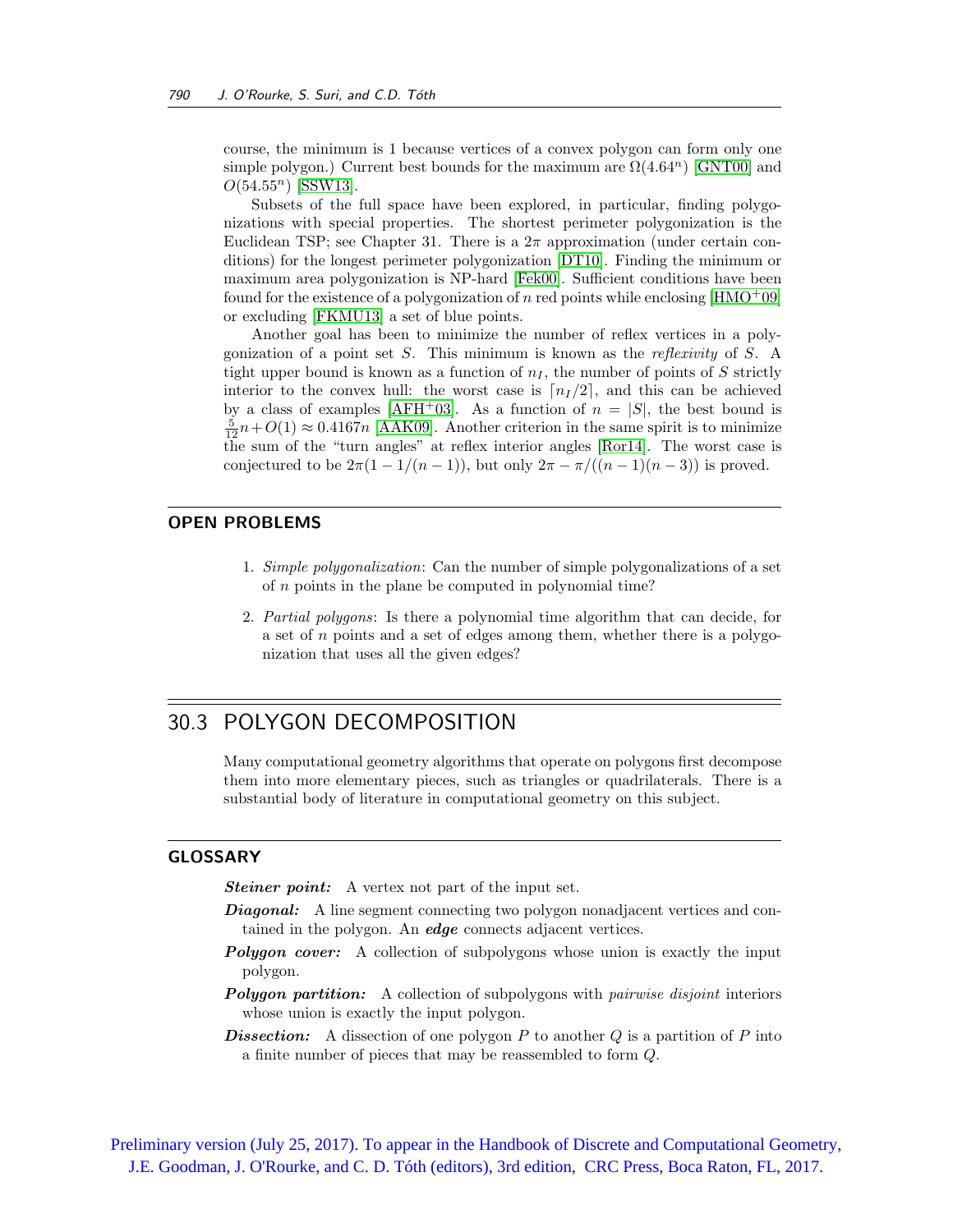Decompositions may be classified along two primary dimensions: covers or partitions, and with or without Steiner points. A cover permits a polygon in the shape of the symbol "+" to be represented as the union of two rectangles, whereas a minimal partition requires three rectangles, a less natural decomposition. Decompositions without Steiner points use diagonals, and are in general easier to find but less parsimonious. For each of the four types of decomposition, different primitives may be considered. The ones most commonly used are rectangles, convex polygons, star-shaped polygons, spiral polygons, and trapezoids. Restrictions on the shape of the piece being decomposed are often available; for example, orthogonal polygons for rectangle covers. Lastly, the distinction between simple polygons and polygons with holes is often relevant for algorithms. The most celebrated polygon partition problem is the "polygon triangulation problem."

# TRIANGULATION ALGORITHMS

The polygon triangulation problem is to dissect a polygon into triangles by drawing a maximal number of noncrossing diagonals. Only the vertices of the polygon are used as triangle vertices, and no additional interior (Steiner) points are allowed. It is an easy and well-known result that every simple polygon can be triangulated, and that the number of triangles is invariant over all triangulations. More precisely:

# THEOREM 30.3.1

Every simple polygon admits a triangulation, and every triangulation of an n-vertex polygon has  $n-3$  diagonals and  $n-2$  triangles.

(But note that the natural generalization to  $\mathbb{R}^3$ —that every polyhedron admits a tetrahedralization—is false: see Chapter 29.) The number of possible diagonals in a polygon may vary from linear (e.g., a spiral polygon) to quadratic (e.g., a convex polygon). A diagonal that breaks the polygon into two roughly equal halves is called a **balanced** diagonal. In designing his  $O(n \log n)$  time algorithm for triangulating a polygon, Chazelle [\[Cha82\]](#page-19-1) proved the following fact, which has found numerous applications in divide-and-conquer based algorithms for polygons, e.g., to ray-shooting [\[HS95\]](#page-21-3):

### THEOREM 30.3.2

Every n-vertex simple polygon admits a diagonal that breaks the polygon into two subpolygons, neither one with more than  $\lceil 2n/3 \rceil + 1$  vertices.

By recursively dividing the polygon using balanced diagonals, we get a balanced decomposition of P, which can be modeled by a tree of height  $O(\log n)$ . The existence of a balanced diagonal follows easily once we consider the graph-theoretic dual of a triangulation. This dual graph of a polygon triangulation is a tree, with maximum node degree three. Diagonals of the triangulation correspond to the edges of the dual tree, and thus a balanced diagonal corresponds to an edge whose removal breaks the tree into two subtrees, each with at most  $\lceil 2n/3 \rceil + 1$  nodes.

The problem of computing a triangulation of a polygon has had a long and distinguished history [\[O'R87\]](#page-22-0), culminating in Chazelle's linear-time algorithm [\[Cha91\]](#page-19-2). Table [30.3.1](#page-5-0) lists some of the best-known algorithms for this problem. The algo-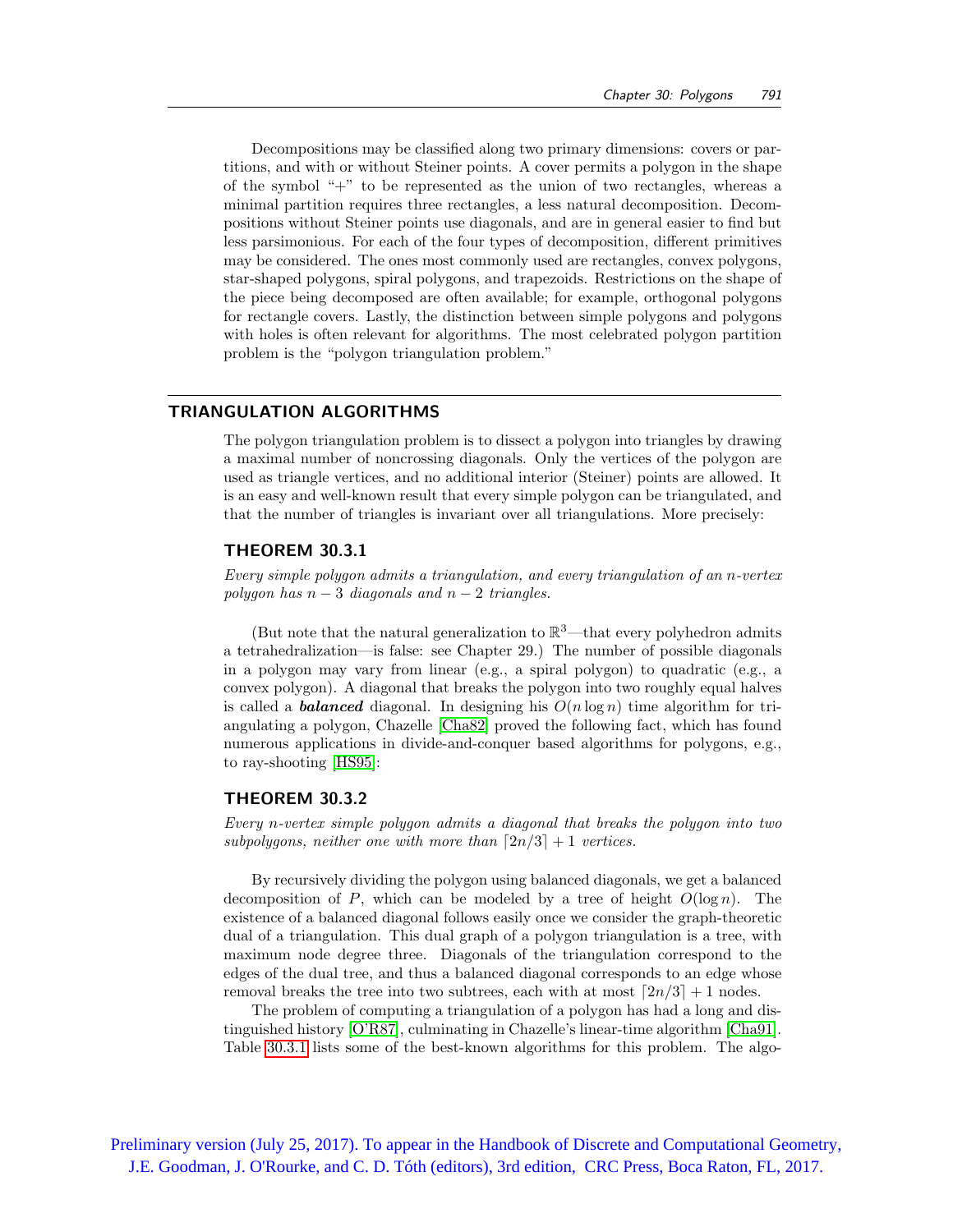rithm in [\[Sei91\]](#page-23-3) is a randomized Las Vegas algorithm (see Chapter 44). All others are deterministic algorithms, with worst-case time bounds as shown.

<span id="page-5-0"></span>

| TIME COMPLEXITY       | ALGORITHM          | <b>SOURCE</b> |
|-----------------------|--------------------|---------------|
| $O(n \log n)$         | monotone pieces    | [GJPT78]      |
| $O(n \log n)$         | divide-and-conquer | [Cha82]       |
| $O(n \log n)$         | plane sweep        | [HM85]        |
| $O(n \log^{\star} n)$ | randomized         | [Sei91]       |
| O(n)                  | polygon cutting    | [Cha91]       |

TABLE 30.3.1 Results on triangulating a simple polygon.

Chazelle's deterministic linear-time algorithm is formidably complex, but has led to a simpler randomized algorithm that runs in linear expected time [\[AGR01\]](#page-17-2). If the polygon contains holes (Figure [30.1.2\)](#page-2-1), then  $\Theta(n \log n)$  time is both necessary and sufficient for triangulating the region [\[HM85\]](#page-21-4). See Table [30.3.2.](#page-5-1)

TABLE 30.3.2 Results on triangulating a polygon with holes.

<span id="page-5-1"></span>

| <b>TIME COMPLEXITY</b> | ALGORITHM   | SOURCES |
|------------------------|-------------|---------|
| $O(n \log n)$          | plane sweep | [HM85]  |
| $O(n \log n)$          | local sweep | [RR94]  |

### COUNTING TRIANGULATIONS

The number of triangulations of a simple polygon with  $n$  vertices is at least 1 (every polygon can be triangulated) and at most  $C_{n-2} = \frac{1}{n-1} {2n-4 \choose n-2}$ , the  $(n-2)$ -th Catalan number (for convex polygons). The number of triangulations of a given polygon of *n* vertices can be determined in  $O(n^3)$  time by dynamic programming [\[ES94\]](#page-20-4); or in  $O(e^{3/2})$  time, where  $e = O(n^2)$  is the number of diagonals of the polygon [\[DFH](#page-19-3)+99], if the diagonals are given. In  $O(n \log n)$  additional time, random triangulations (with uniform distribution) can be generated [\[DQTW05\]](#page-20-5), improving on an earlier  $O(n^4)$  algorithm [\[DFH](#page-19-3)+99].

### SPECIAL TRIANGULATIONS

Polygon triangulations with either minimum or maximum edge length can be found in  $O(n^2)$  time via dynamic programming [\[Kli80\]](#page-21-5).

Pseudotriangulations have many applications, for example, to motion planning, and to kinetic data structures. Every simple polygon admits a pseudotriangulation in which the maximum vertex-degree is at most 5, and this bound is the best possible [\[AHST03\]](#page-17-3). However, the dual graph of a minimum pseudotriangulation may have degree  $\Omega(\log n)$ .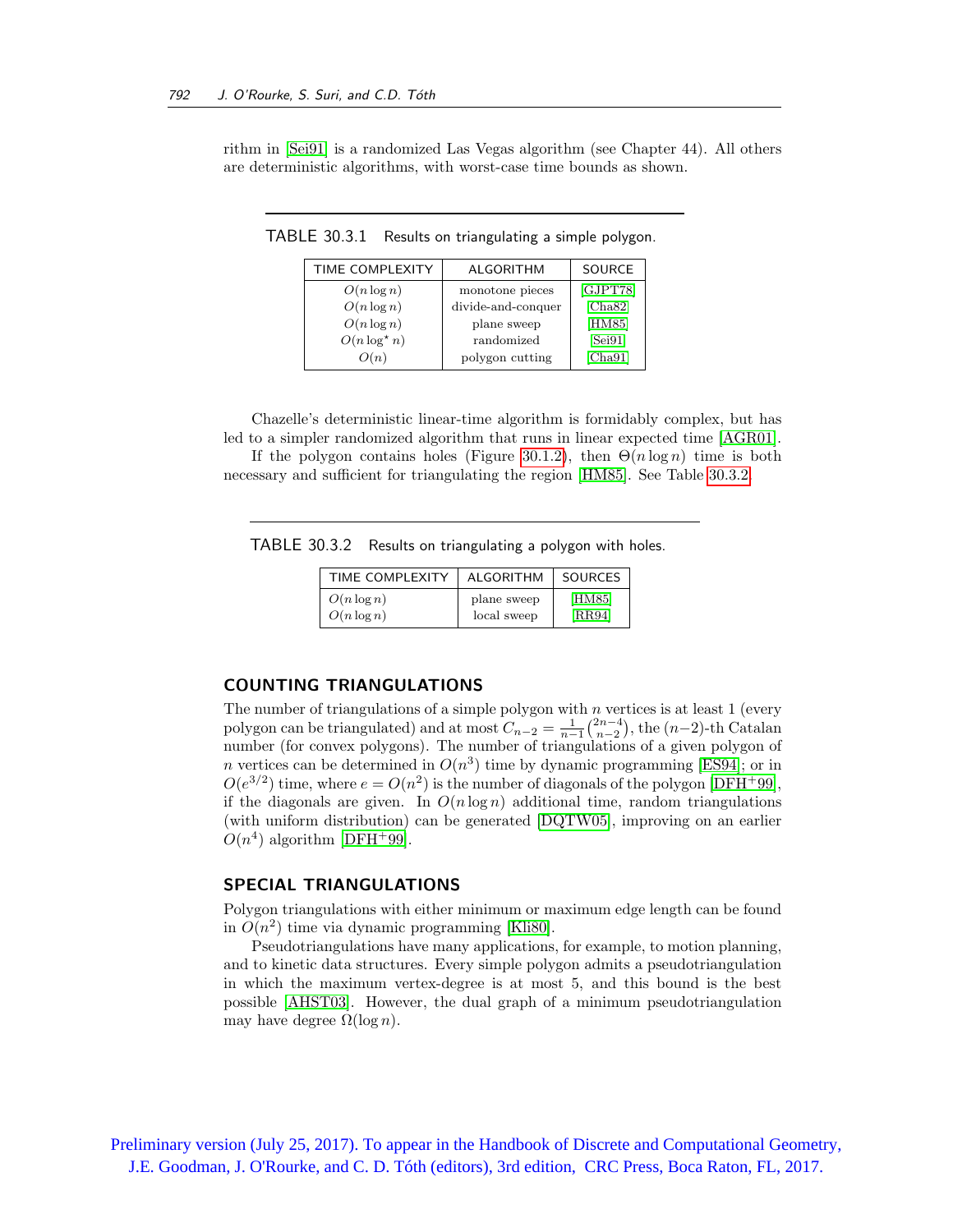# COVERS AND PARTITIONS

The problem of decomposing polygons into different types of simpler polygons has numerous applications within and outside computational geometry (see, e.g., Chapter 57). Unlike the triangulation problem, most variants of the covering and partitioning problems turn out to be provably hard. In a covering problem, the goal is to cover the interior of the polygon with the smallest number of subpolygons of a particular type, for instance, convex or star-shaped polygons. Table [30.3.3](#page-6-0) lists results for various polygon covering problems. In this table, "cover type" refers to the family of polygons allowed in the cover, while "domain" refers to the polygonal region that needs to be covered. For the most part, we consider only four types of domains: simple polygons, with and without holes, and orthogonal polygons, with and without (orthogonal) holes. In all of these problems, the cover or partition pieces are allowed to use Steiner points for their vertices. Almost all variations of the covering problem are intractable. Even the minimum convex cover problem without Steiner points is NP-complete [\[Chr11\]](#page-19-4).

TABLE 30.3.3 Results on polygon covering problems.

<span id="page-6-0"></span>

| <b>COVER TYPE</b> | <b>DOMAIN</b> | <b>HOLES</b> | <b>COMPLEXITY</b> | <b>SOURCE</b> |
|-------------------|---------------|--------------|-------------------|---------------|
| Rectangles        | orthogonal    | Y            | NP-complete       | [Mas78]       |
| Convex-star       | polygons      | Y            | NP-hard           | [OS83]        |
| Star              | polygons      | N            | NP-hard           | [Agg84]       |
|                   |               |              | $APX$ -hard       | [ESW01]       |
| Rectangles        | orthogonal    | N            | NP-hard           | [CR94]        |
| Squares           | orthogonal    | N            | $O(n^{3/2})$      | [ACKO88]      |
|                   |               | Y            | NP-complete       | [ACKO88]      |
| Convex            | polygons      | N            | NP-hard           | [CR94]        |
|                   |               |              | $APX$ -hard       | EW03          |

The polygon-partitioning problems are similar to the covering problem, except that the tessellating pieces are not allowed to overlap: they have pairwise disjoint interiors. Table [30.3.4](#page-7-0) collects results on polygon partitioning problems permitting Steiner points. Polynomial-time algorithms can be achieved for simple polygons using dynamic programming. The same problems, however, turn out to be intractable when the polygon has holes. Disallowing Steiner points also leads to polynomial-time algorithms. For example, partitioning a polygon without holes into the fewest convex pieces, not employing Steiner points, is achievable in  $O(n^3 \log n)$ time [\[Kei85,](#page-21-6) [KS02\]](#page-21-7).

# CONVEX COVER APPROXIMATIONS

The intractability of most covering and partitioning problems naturally leads to the question of approximability—how well can we approximate the size of an optimal cover or partition in polynomial time. In many cases, there are only a polynomial number of covering candidates—for instance, rectangle covers or convex poly-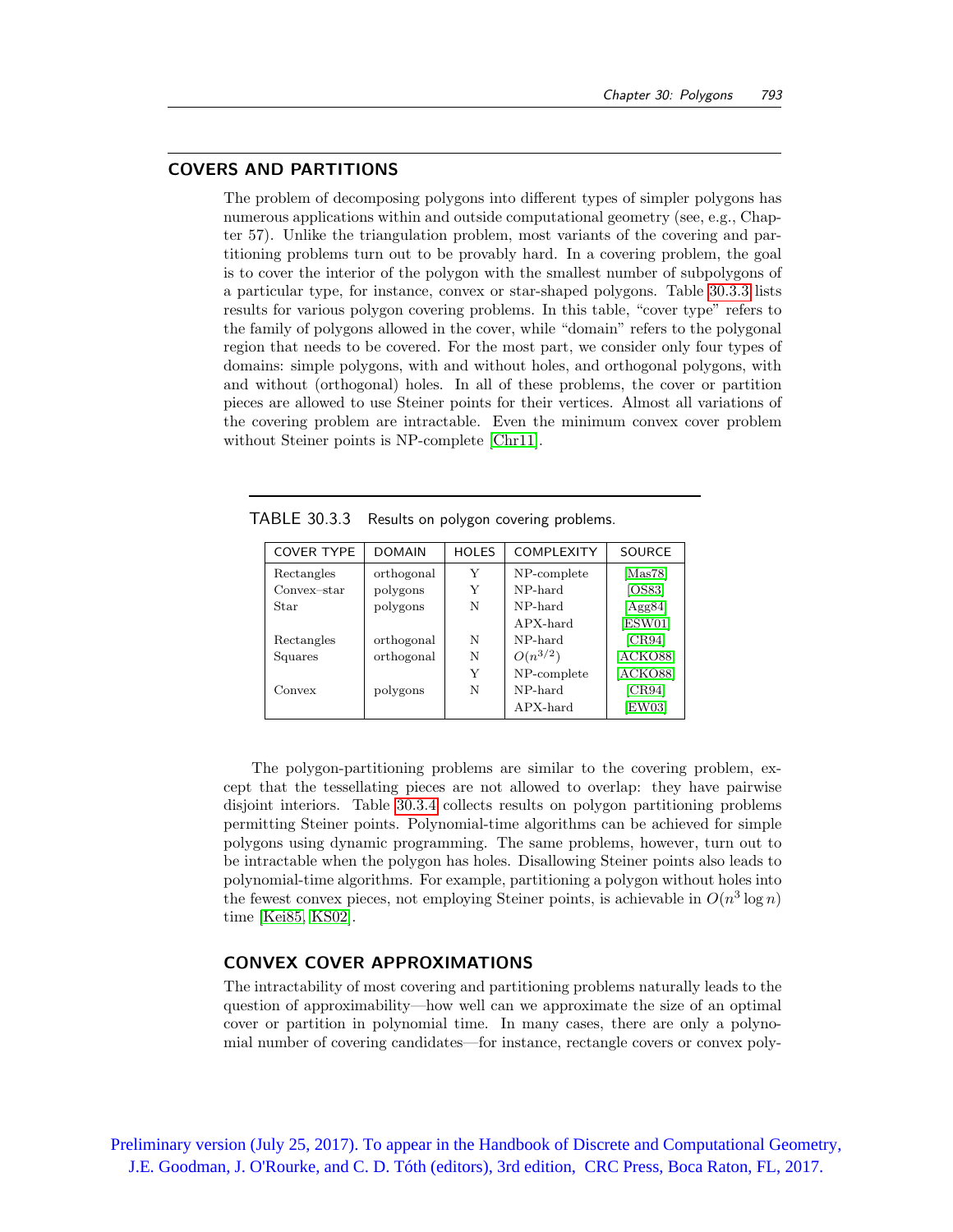<span id="page-7-0"></span>

| <b>PARTITION</b> | <b>DOMAIN</b> | <b>HOLES</b> | <b>COMPLEXITY</b>  | SOURCE   |
|------------------|---------------|--------------|--------------------|----------|
| Convex           | polygons      | N            | $O(n^3)$           | [CD79]   |
| Convex           | polygons      | Y            | NP-hard            | [CD79]   |
| Trapezoids       | polygons      | N            | $O(n^2)$           | [Kei85]  |
| Trapezoids       | polygons      | Y            | NP-complete        | [AAI86]  |
| Rectangles       | orthogonal    | N            | $O(n^{3/2}\log n)$ | [ACKO88] |
|                  |               | Y            | NP-complete        | [ACKO88] |

TABLE 30.3.4 Results on polygon partitioning problems.

gon covers. An easy 4-approximation for minimum convex cover has been known for some time: shoot a ray from each reflex vertex, splitting into two convex angles [\[HM85\]](#page-21-4). Without Steiner points, balanced geometric separators have led to a quasi-PTAS [\[BBV15\]](#page-18-0). Building on [\[CR94\]](#page-19-5), a polynomial-time approximation algorithm can achieve an approximation ratio of  $O(\log n)$  [\[EW03\]](#page-20-7).

# STAR COVERS: ART GALLERY COVERAGE

Star-shaped covers of polygons corresponds to coverage of an "art gallery" by pointguards (Chapter 33). Vertex-guards is a further, useful restriction to place the guards at vertices. Because minimum star cover is APX-hard (Table [30.3.3\)](#page-6-0) for both point- and vertex-guards [\[ESW01\]](#page-20-6), the focus has been on approximation algorithms [\[Gho10\]](#page-20-8). An algorithm that runs in pseudopolynomial time achieves an approximation factor of  $O(\log \text{OPT})$  for point or perimeter guards [\[DKDS07\]](#page-19-7). The same approximation ratio was achieved via a randomized algorithm that runs in fully polynomial expected-time [\[EHP06\]](#page-20-9). Among the strongest results in this direction are an  $O(\log \log \text{OPT})$ -approximation for vertex guards, running in  $O(n^3)$ , and an  $O(\log h \log \text{OPT})$ -approximation that runs in  $O(n^3 h^2)$  for a polygon with h holes [\[Kin13\]](#page-21-8).

## FAT PARTITIONS

Because many algorithms work faster on "fat" shapes, partitioning polygons into fat pieces has become a recent focus. One notion of fatness asks for a partition into convex polygons that minimizes the largest aspect ratio of any piece of the partition. The **aspect ratio** of a polygon  $P$  is the ratio of the diameters of the smallest circumscribing circle to the largest inscribed circle. Thus, the fatness corresponds to circularity. If Steiner points are disallowed, i.e., if the pieces of the partition must have their vertices chosen among P's vertices, then a polynomial-time algorithm is known [\[DI04\]](#page-19-8). Permitting Steiner points leads to considerable complexity. For example, the optimal partition of an equilateral triangle needs an infinite number of pieces, and the optimal partition for a square is not yet known [\[DO03\]](#page-20-10). See Figure [30.3.1.](#page-1-0)

A variation on the Treemap algorithm, for a tree of  $n$  nodes and height  $h$ , can construct a convex partition into convex polygons with aspect ratio bounded by  $O(poly(h, \log n))$  [\[BOS13\]](#page-18-1). This then leads to a tree partition into fat rectangles with similarly bounded aspect ratio.

A chip manufacturing application has led to another type of "fat" rectangle partition, where the goal is to maximize the shortest rectangle side over all rect-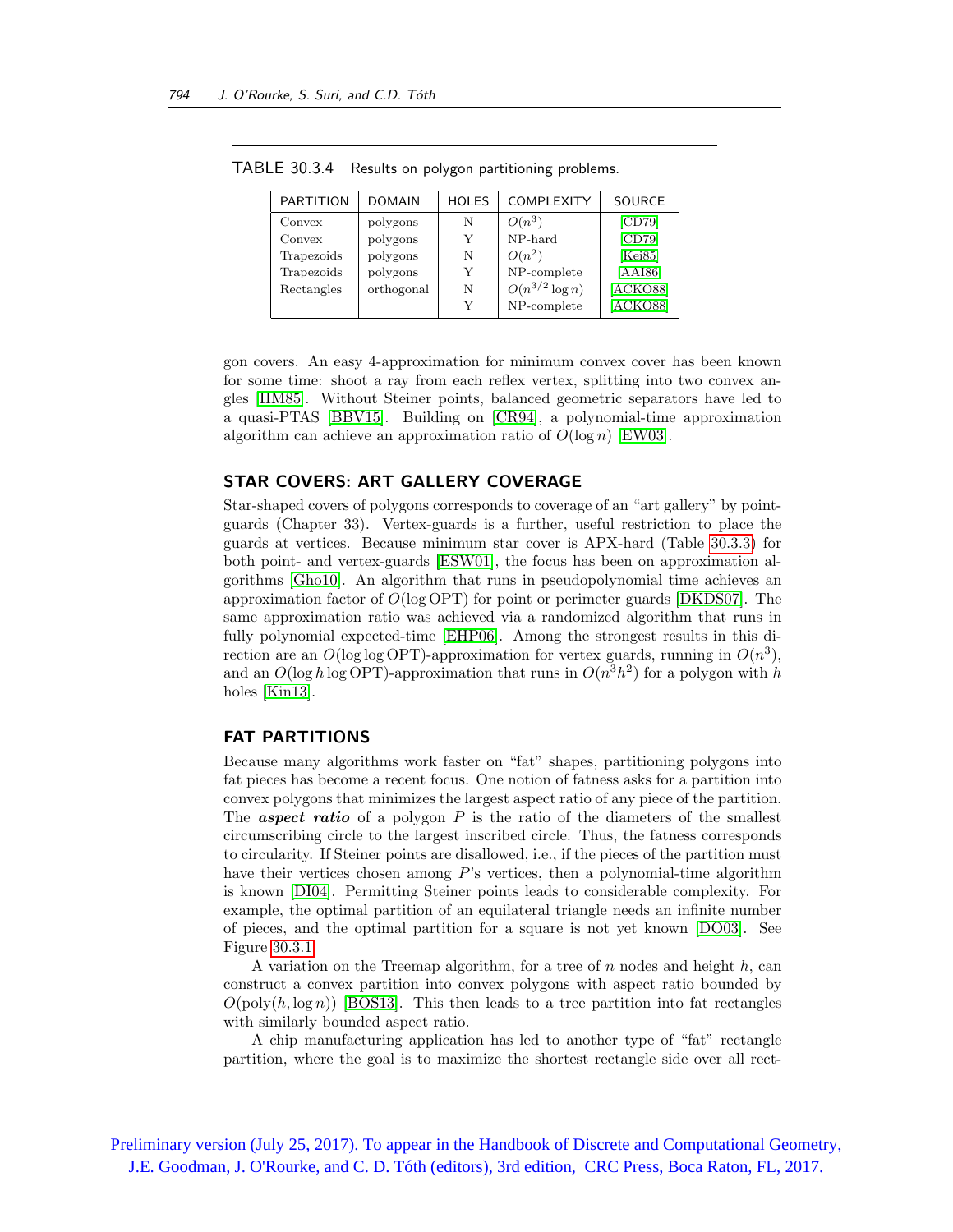

FIGURE 30.3.1 A 92-piece partition achieving an aspect ratio of 1.29950.

angles in the partition, i.e., avoid thin rectangles. The challenge is that the edges of the optimal partition need not be "anchored" to a point on the boundary of the polygon, but may instead float freely inside, as in Fig. [30.3.2.](#page-2-1) Nevertheless, for simple orthogonal polygons, a polynomial-time algorithm can be achieved, albeit with high complexity [\[OT04\]](#page-22-3).



FIGURE 30.3.2 Not every cut of an optimal rectangle partition is "anchored" on the boundary.

# ORTHOGONAL POLYGONS

Partitions and covers of orthogonal polygons into rectangles were mentioned above. With the goal of achieving the fewest number of rectangles, finding optimal covers is NP-complete, whereas finding optimal partitions is polynomial,  $O(n^{3/2} \log n)$ . If the goal is to minimize the total length of the "cuts" between the rectangles (minimum "ink"), then an optimum partition can be found in  $O(n^4)$  time for polygons without holes, but is NP-complete with holes [\[LTL89\]](#page-22-4). Approximations are available; for example, one that guarantees a solution within a factor of 3 of the minimum length [\[GZ90\]](#page-21-9). Another variation on ink minimization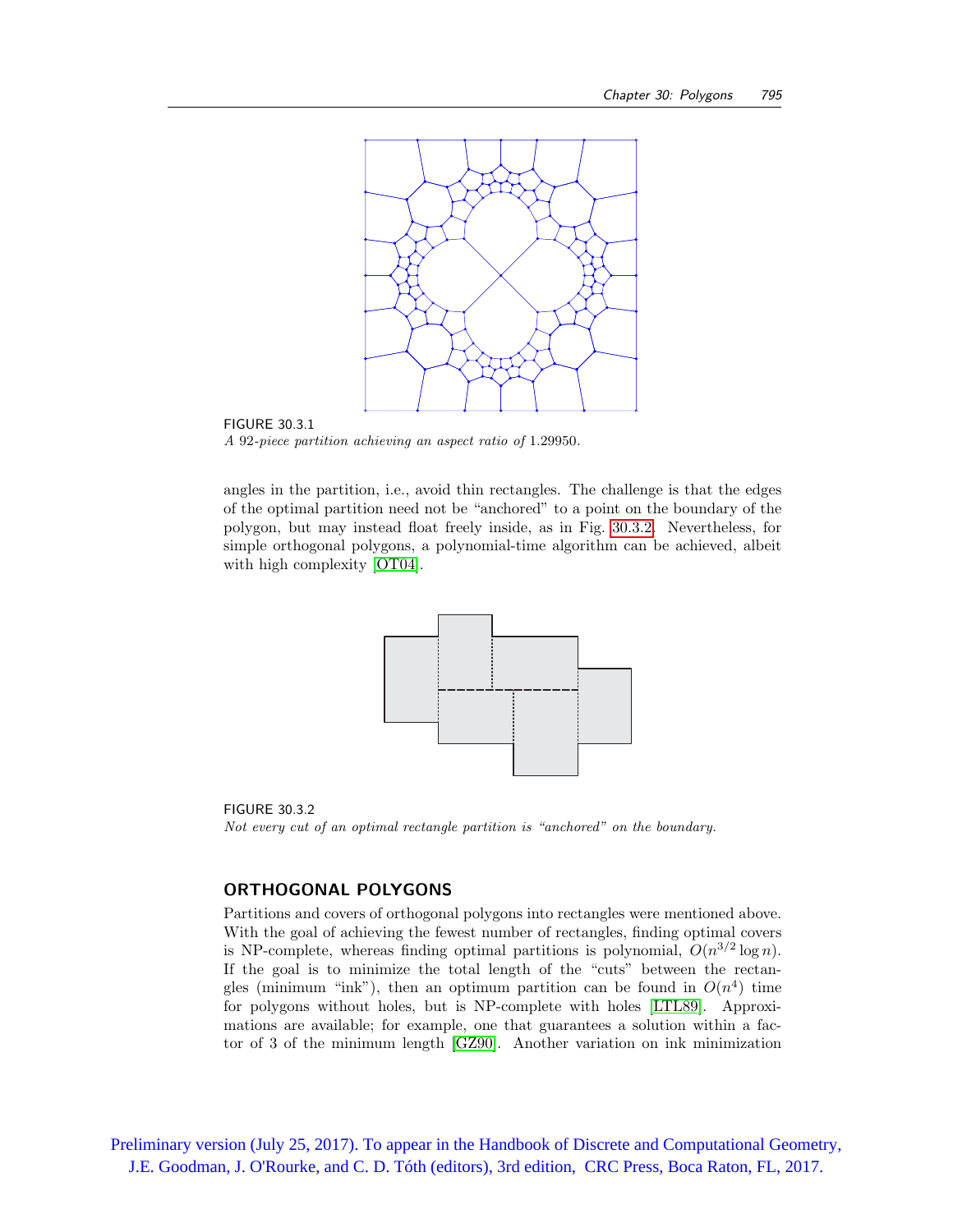seeks a convex partition of a polygon  $P$  with the total perimeter of the convex pieces a factor of the perimeter of P. Allowing Steiner points, a total perimeter of  $O((\log n/\log \log n)p\text{erim}(P))$  can be achieved [\[DT11\]](#page-20-11). Covering orthogonal polygons without holes with the fewest squares is polynomial,  $O(n^{3/2})$ , but NP-complete for polygons with holes [\[ACKO88\]](#page-17-5).

# AREA BISECTION

A particularly useful partition of a polygon  $P$  is an **area bisection**: a line determining a halfplane H such that  $H \cap P$  and  $\overline{H} \cap P$  have the same area. In [\[DO90\]](#page-20-12) an  $O(n \log n)$  algorithm for area bisection was developed, and then used to "hamsandwich section" a pair of polygons. This result was subsequently improved to  $O(n)$ -time [\[She92\]](#page-23-5). Motivated by positioning parts in industrial part-feeding sys-tems, Böhringer et al. [\[BDH99\]](#page-18-2) developed an output-size sensitive algorithm for computing the complete set of combinatorially distinct area bisectors, which they show can have size  $\Omega(n^2)$ .

A ham-sandwich geodesic in a polygon P enclosing points is a shortest path connecting two boundary points that simultaneously bisects red points and blue points in the polygon. If  $n$  is the number of vertices of  $P$  plus the number of interior points, such a geodesic can be found in  $O(n \log r)$ -time, where r is the number of reflex vertices of  $P$  [\[BDH](#page-18-3)<sup>+</sup>07]. This result has been generalized to the situation where there are  $kn$  red points and  $km$  blue points, and the task is to partition  $P$ into k relatively-convex regions (closed under shortest paths), each containing n red and m blue points. Then a  $O(kn^2 \log^2 n)$ -time algorithm is available [\[BBK06\]](#page-18-4). A related result partitions a polygon of  $n$  vertices containing  $k$  points into equal-area convex regions, each containing exactly one point.  $O(kn + k^2 \log n)$ -time can be achieved [\[AP10\]](#page-18-5).

A classic result known as Winternitz's theorem says that in every convex polygon P, there is a point  $x \in P$  such that any halfplane that contains x contains at least  $4/9$ 's of P's area. This has been generalized to nonconvex polygons P of  $r \geq 1$  reflex vertices: there is a point  $x \in P$  such that any boundary-to-boundary segment chord partitions  $P$  into two pieces, such that the piece that contains  $x$ contains nearly a fraction  $1/(2(r+1))$  of the area of P [\[BCHM11\]](#page-18-6).

## SUM-DIFFERENCE DECOMPOSITIONS

Permitting set subtraction as well as set union leads to natural shape decompositions. This is evident from the field of Constructive Solid Geometry, where shapes are described with CSG trees whose nodes are union or difference operators, and whose leaves are primitive shapes (Section 57.1). Batchelor developed a similar concept for shape description, the *convex deficiency tree* [\[Bat80\]](#page-18-7). For a shape P, the root of this tree is its hull conv $(P)$ , the children of the root the hulls of the convex deficiencies  $conv(P) \setminus P$ , and so on [\[O'R98,](#page-22-5) p. 98].

Chazelle suggested [\[Cha79\]](#page-19-9) representing a shape by the difference of convex sets:  $A \setminus B$  where A and B are unions of convex polygons. It has been established that finding the minimum number of convex pieces in such a sum-difference decomposition of a multiply connected polygonal region is NP-hard [\[Con90\]](#page-19-10).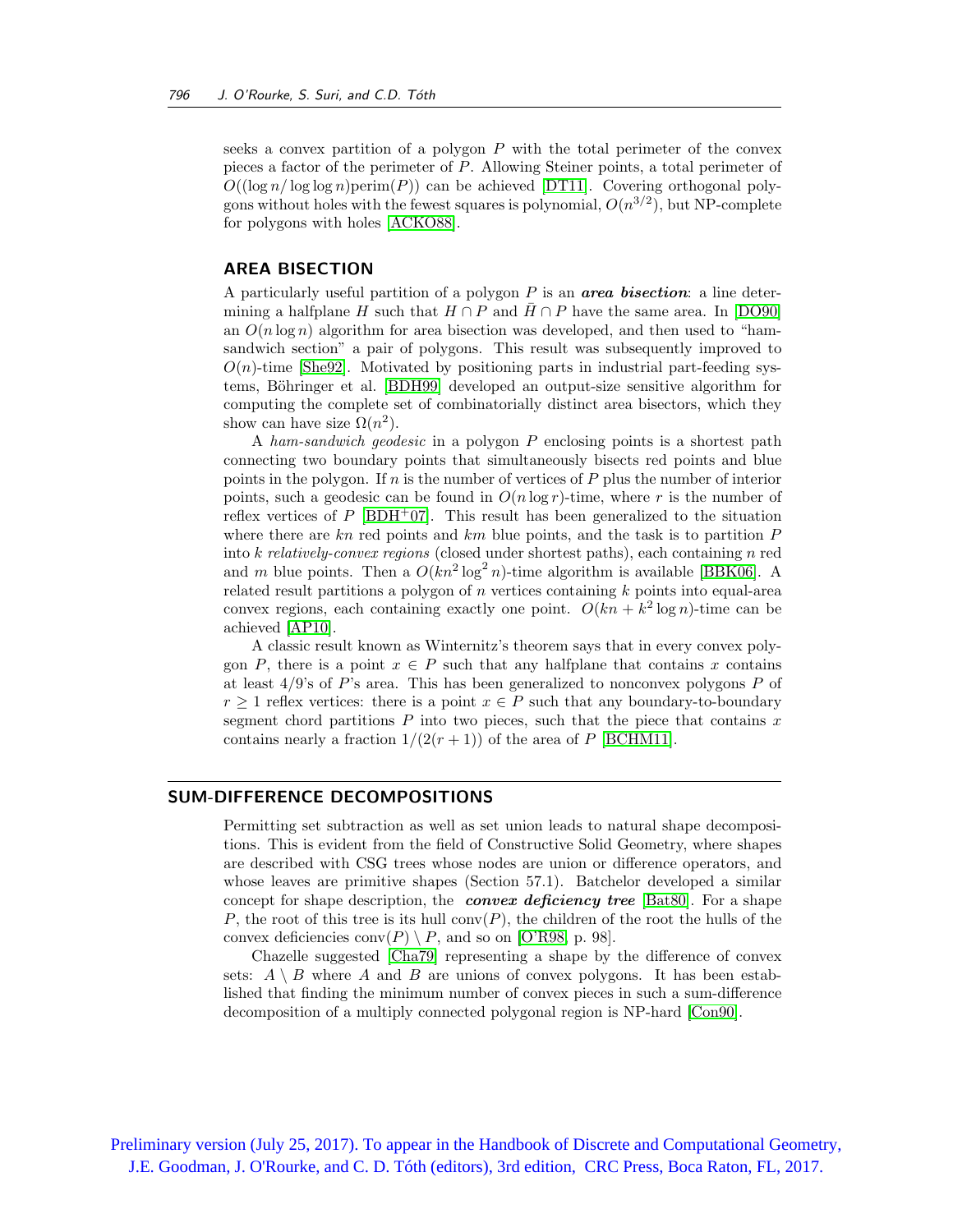### DISSECTIONS

A **dissection** of one polygon  $P$  to another  $Q$  is a partition of  $P$  into a finite number of pieces that may be reassembled to form Q. P and Q are then said to be equidecomposable. Dissections have been studied as puzzles for centuries. A typical example is shown in Figure [30.3.3](#page-10-0) [\[Fre97,](#page-20-13) p. 66]. It has been known since the early



#### FIGURE 30.3.3

<span id="page-10-0"></span>Sam Loyd's "A&P Baking Powder" puzzle reassembles a rectangle with a hole to a rectangle without a hole via a two-piece dissection.

19th century that any two polygons of equal area are equidecomposable [\[Fre97,](#page-20-13) p. 221]. The same question for the more constrained hinged dissections remained open (implicitly) for years. See Fig. [30.3.4](#page-10-1) for the famous Dudeney-McElroy hinged dissection between a square and an equilateral triangle [\[Fre02\]](#page-20-14). Now the question is settled positively: any finite collection of polygons of equal area has a common hinged dissection [\[AAC](#page-17-7)<sup>+</sup>12]. For two polygons with vertices on the integer lattice, both the number of pieces of the hinged dissection and the running time of the construction algorithm are pseudopolynomial.



<span id="page-10-1"></span>

## OPEN PROBLEMS

- 1. Approximating the number of art gallery guards: Give a polynomial-time algorithm for computing a constant-factor approximation of the minimum number of point guards needed to cover a simple polygon.
- 2. Fat partition of a square: What is the optimal partition of a square into "fat" convex polygons?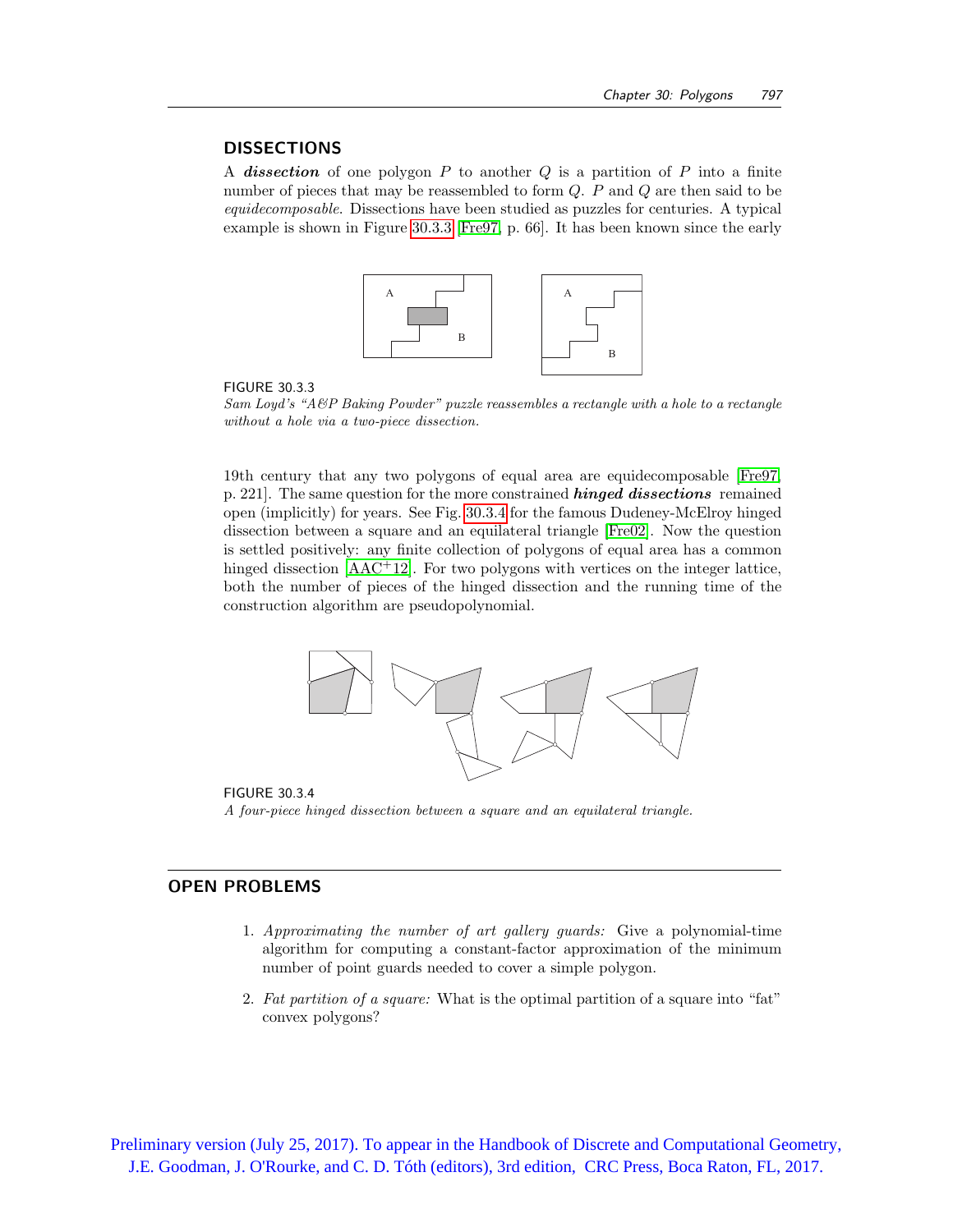# 30.4 POLYGON INTERSECTION

<span id="page-11-0"></span>Polygon intersection problems deal with issues of detection and computation of the collision between two polygonal shapes. In the detection problem, one is only interested in deciding whether the two polygons have a point in common. In the intersection computation problem, the algorithm is asked to report the overlapping parts of the two polygons. Such problems arise naturally in robotics and computer games; see Chapter 39 for additional material.

The maximum *number* of points at which the boundaries of two polygons may cross each other depends on the type of polygons. If  $p$  and  $q$ , respectively, denote the number of vertices of the two polygons, then the maximum number of intersections is min $(2p, 2q)$  if both polygons are convex, max $(2p, 2q)$  if one is convex, and pq otherwise.

Algorithmically, intersection-detection between convex polygons can be done significantly faster than intersection computation, if we allow reasonable preprocessing of polygons. By a reasonable preprocessing, we mean that the preprocessing algorithm takes into account the structure of the polygons but not their positions. In Table [30.4.1,](#page-5-0) n denotes the total number of vertices in the two polygons; that is,  $n = p + q$ .

TABLE 30.4.1 Intersecting polygons.

| <b>POLYGON TYPES</b> | PREPROCESSING | <b>QUERY</b>    | SOURCE  |
|----------------------|---------------|-----------------|---------|
| Convex-convex        | O(1)          | O(n)            | [CD80]  |
| Convex-convex        | O(n)          | $O(\log n)$     | [CD80]  |
| Simple-simple        | O(1)          | O(n)            | [Cha91] |
| Simple-simple        | $O(n \log n)$ | $O(m \log^2 n)$ | [Mou92] |

The parameter  $m$  in the query time for intersections of two simple polygons is the complexity of a minimum link witness for the intersection or disjointness of the two polygons, and we always have  $m \leq n$ . The preprocessing space requirement is linear when the polygons are preprocessed.

# 30.5 POLYGON CONTAINMENT

<span id="page-11-1"></span>Polygon containment refers to a class of problems that deals with the placement of one polygonal figure inside another. Polygon inscription, polygon circumscription, and polygon nesting are other variants of this type of problem.

### GLOSSARY

**Inscribed polygon:** We will say that a polygon  $Q$  is inscribed in polygon  $P$  if  $Q \subset P$ . P is then called a *circumscribing polygon*.

**Polygon nesting:**  $P, Q$  is a nested pair if  $Q \subset P$  or vice versa.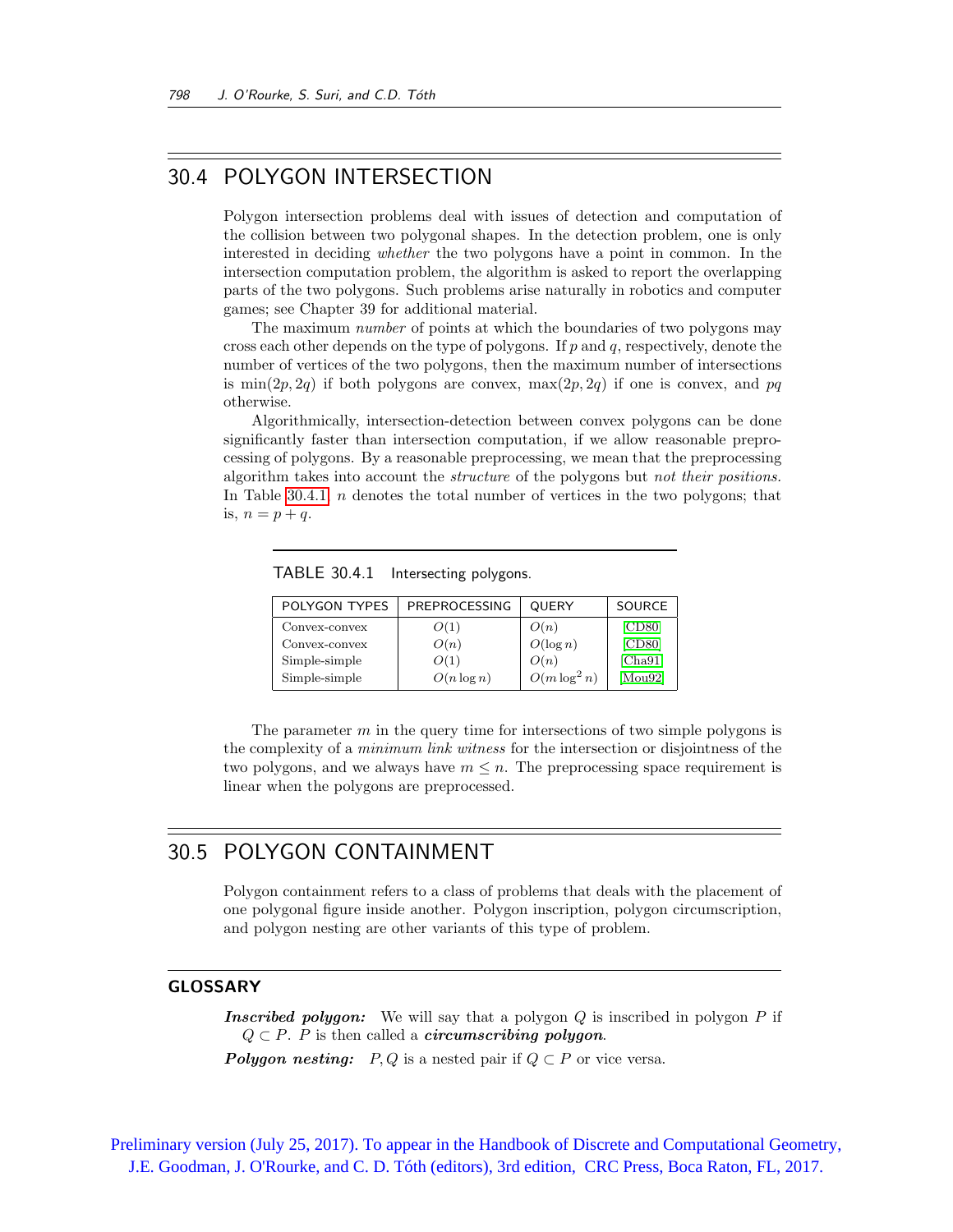### CONTAINMENT OF POLYGONS

Let  $P, Q$  be two simple polygons with p and q vertices, respectively. The polygon containment problem asks for the largest copy of Q that can be contained in P using rotations, translations, and scaling. (In this section, all scalings are assumed to be uniform; thus "shearing" is not permitted.) The containment problems can be solved using the parameter space of all translated or rotated copies of P, by computing the *free space* of placements that lie in  $Q$ ; see Section 50.2 for further details). The largest scale factor of  $P$  for which such a placement exists can be found with parametric search. Table [30.5.1](#page-5-0) collects the best results known for the most important cases. See Section 28.10 for a description of the near-linear  $\lambda_s$ function.

| P          | Q,              | <b>TRANSFORMS</b>        | <b>RESULTS</b>                 | <b>SOURCE</b>               |
|------------|-----------------|--------------------------|--------------------------------|-----------------------------|
| Convex     | convex          | translate, scale         | $O(p+q\log q)$                 | ST94, GP13                  |
| Convex     | polygon w holes | translate, scale         | $O(pq \log(pq))$               | [For85, LS87]               |
| Orthogonal | orthogonal      | translate, scale         | $O(pq \log(pq))$               | $\left[\text{Bar96}\right]$ |
| Simple     | polygon w holes | translate, scale         | $O(p^2q^2\log(pq))$            | [AFH02]                     |
| Convex     | convex          | translate, rotate, scale | $O(pq^2 \log q)$               | [AAS98]                     |
| Convex     | polygon w holes | translate, rotate, scale | $O(pq\lambda_6(pq)\log^c(pq))$ | [AAS99]                     |
| Simple     | polygon w holes | translate, rotate, scale | $O(p^3q^3 \log pq)$            | [AB88]                      |

TABLE 30.5.1 Results for the polygon containment problem.

It has been shown recently that the decision problem—whether there exists a transformation of  $Q$  that permits it to be contained in  $P$ —is 3SUM-hard for simple polygons under homotheties and for convex polygons under similarities [\[BHP01\]](#page-18-9). Despite recent breakthroughs on the computational complexity of 3SUM [\[Fre15\]](#page-20-16), it is unlikely the above bounds can be pushed much below quadratic [\[AVWY15\]](#page-18-10).

When only rigid motions are allowed and P does not contain any copy of  $Q$ , one can seek to maximize the area of the intersection of  $P$  and a copy of  $Q$ . Under translations, this can be done in  $O((p+q) \log(pq))$  time for two convex poly-gons [\[BCD](#page-18-11)<sup>+</sup>98], and in  $O(p^2q^2)$  time for two simple polygons [\[MSW96\]](#page-22-8); an  $(1 - \varepsilon)$ approximation is available in  $O(p+q)$  time for every  $\varepsilon > 0$  [\[HPR14\]](#page-21-11). Under translations and rotations, only approximation algorithms are known [\[CL13,](#page-19-12) [HPR14\]](#page-21-11).

### INSCRIBING/CIRCUMSCRIBING POLYGONS

We now consider problems related to inscribing and circumscribing polygons. In these problems, a polygon  $P$  is given, and the task is to find a polygon  $Q$  of some specified number of vertices  $k$  that is inscribed in (resp. circumscribes)  $P$ while maximizing (resp. minimizing) certain measures of  $Q$ . The common measures include area and perimeter. See Table [30.5.2](#page-5-1) for results concerning this class of problems; n denotes the number of vertices of P.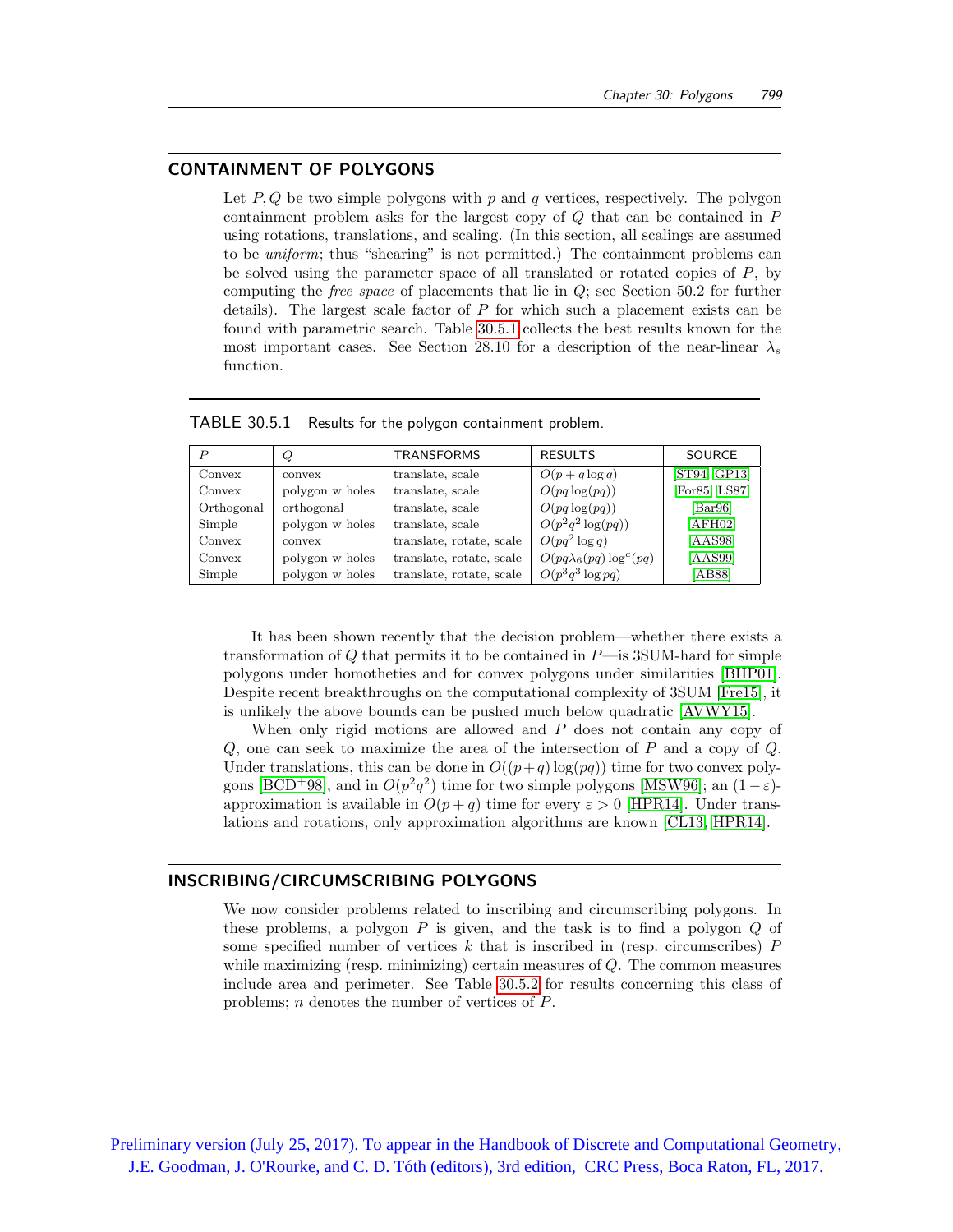| <b>TYPE</b>  | k.               | $\boldsymbol{P}$ | <b>MEASURE</b>      | <b>RESULTS</b>     | <b>SOURCE</b>      |
|--------------|------------------|------------------|---------------------|--------------------|--------------------|
| Inscribe     |                  | convex           | max area            | $O(n \log n)$      | $KLU+17$           |
| Inscribe     | $\boldsymbol{k}$ | convex           | max area/perimeter  | $O(kn + n \log n)$ | $[AKM+87, KLU+17]$ |
| Inscribe     | convex           | simple           | max area, perimeter | $O(n^7), O(n^6)$   | [CY86]             |
| Inscribe     | 3                | simple           | max area/perimeter  | $O(n^4)$           | [MS90]             |
| Circumscribe | 3                | convex           | min area            | O(n)               | [OAMB86]           |
| Circumscribe | 3                | convex           | min perimeter       | O(n)               | [BM02]             |
| Circumscribe | $\mathbf{k}$     | convex           | min area            | $O(kn + n \log n)$ | [AP88]             |

TABLE 30.5.2 Inscribing and circumscribing polygons.

## NESTING POLYGONS

The nested polygon problem asks for a polygon with the smallest number of vertices that fits between two nested polygons. More precisely, given two nested polygons P and Q, where  $Q \subset P$ , find a polygon K of the least number of vertices such that  $Q \subset K \subset P$ . Generalizing the notion of nested polygons, one can also pose the problem of determining a polygonal subdivision of the least number of edges that "separates" a family of polygons. Table [30.5.3](#page-6-0) lists the results on these problems. In this table,  $n$  is the total number of vertices in the input polygons, while  $k$  is the number of vertices in the output polygon (or subdivision).

TABLE 30.5.3 Results for polygon nesting.

| TYPES OF $P, Q$  | TYPE OF $K$ | <b>RESULTS</b>               | SOURCE     |
|------------------|-------------|------------------------------|------------|
| Convex-convex    | convex      | $O(n \log k)$                | $[ABO+89]$ |
| Simple-simple    | simple      | $O(n \log k)$                | [Gho91]    |
| Polygonal family | subdivision | NP-complete                  | [Das 90]   |
| Polygonal family | subdivision | $O(1)$ -Opt in $O(n \log n)$ | [MS95b]    |

Several other results on polygon nesting have been obtained. In particular, if the minimum-vertex nested polygon is nonconvex, then it can be found in  $O(n)$ time [\[GM90\]](#page-21-13). There is also a relation here to *offset polygons* [\[BG14\]](#page-18-15) (Chapter 57), and minimum-link separators (Chapter 53).

## OPEN PROBLEMS

- 1. Large empty convex polygons: Danzer conjectured that for every set  $S$  of  $n$ points in the unit square  $[0,1]^2$ , there is a convex polygon in  $[0,1]^2 \setminus S$  of area  $\Omega(1/\log n)$ . There are  $(1 - \varepsilon)$ -approximation algorithms [\[DHPT14\]](#page-19-15) for finding the maximum area of a convex polygon in  $[0, 1]^2 \setminus S$ .
- 2. Square Peg Problem: Toeplitz [\[Toe11\]](#page-23-7) conjectured that every Jordan curve  $C$  in the plane contains four points that are the vertices of a square. The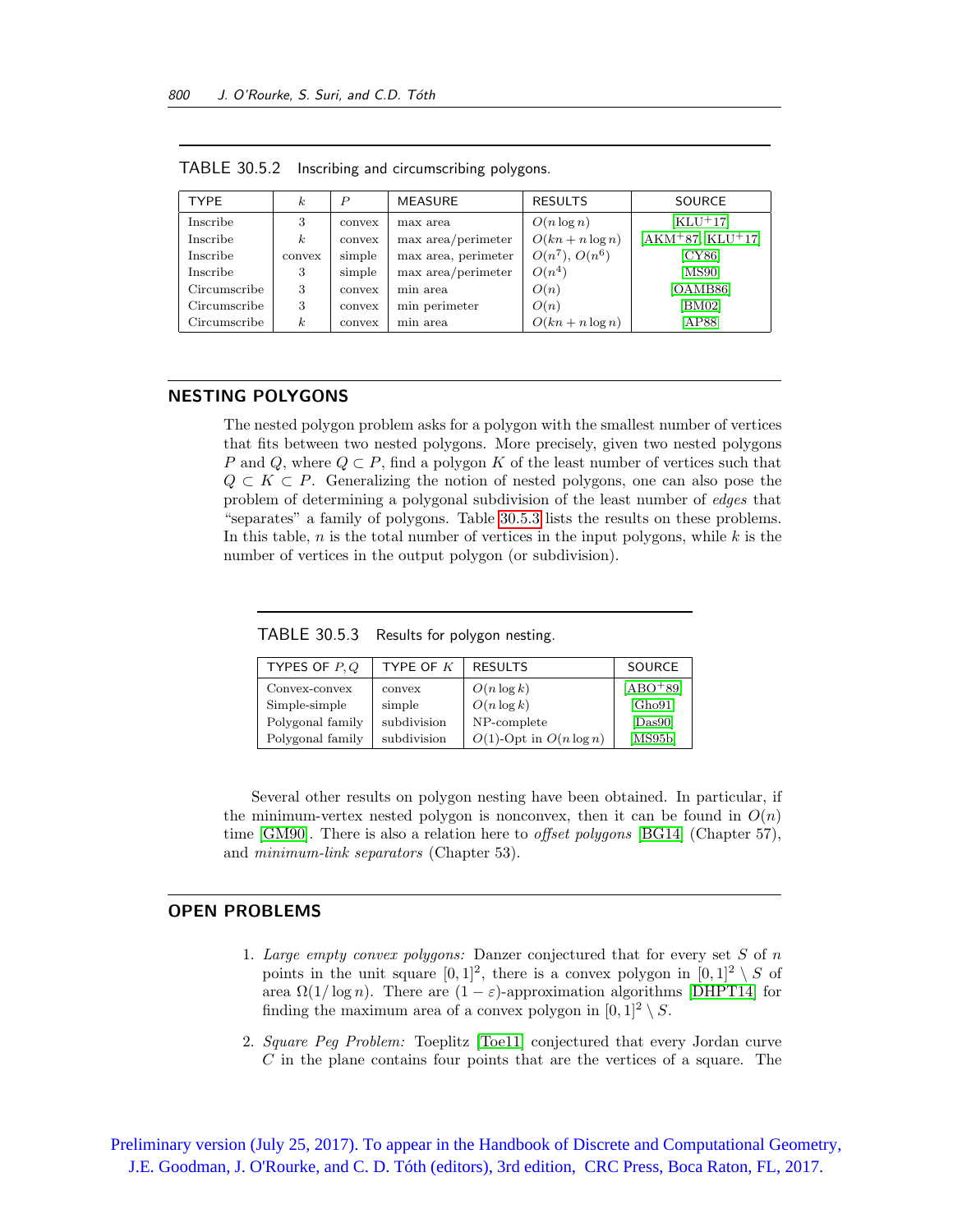conjecture has been confirmed in many important special cases, such as piecewise linear curves (e.g., the boundaries of polygons) [\[Pak10\]](#page-22-12) or smooth curves [\[CDM14\]](#page-19-16), but remains open in general; see [\[Mat14\]](#page-22-13) for a survey.

# 30.6 MISCELLANEOUS

<span id="page-14-0"></span>There is a rather large number of results pertaining to polygons, and it would be impossible to cover them all in a single chapter. Having focused on a selected list of topics so far, we now provide below an unorganized collection of some miscellaneous results.

### POLYGON MORPHING

To morph one polygon into another is to find a continuous deformation from the source polygon to the target polygon. In a parallel morph, the deformation maintains the orientation of every edge of the polygon. A parallel morph exists between any two simple n-gons if their edges, taken in counterclockwise order, are parallel and oriented the same way [\[GCK91\]](#page-20-18). Hershberger and Suri [\[GHS00\]](#page-20-19) show that a sequence of  $O(n \log n)$  morphing steps suffice where each step consists of a uniform scaling or translation of a part of the polygon.

Between two arbitrary simple  $n$ -gons in the plane, there is always a morph in  $O(n)$  steps such that in each step all vertices move at constant speed along parallel lines [\[AAB](#page-17-13)+17]. Such a morph exists, in general, between any two isotopic straight-line embeddings of a planar graph  $G$ ; the case of two simple polygons with *n* vertices corresponds to  $G = C_n$ . The morph can be computed in  $O(n^3)$  time; it crucially relies on the case of morphing triangulations. Aronov et al. [\[ASS93\]](#page-18-16) showed that for any two simple  $n$ -gons,  $P$  and  $Q$ , there exists straight-line isotopic triangulations (so-called *compatible triangulations*) using  $O(n^2)$  Steiner points, and this bound cannot be improved.

Morphing between simple polygons of fixed edge lengths (i.e., linkages) is discussed in Chapter 9.

# CSG REPRESENTATION

Peterson proved that every simple polygon in two dimensions admits a representation by a Boolean formula on the halfplanes supporting the edges of the polygon. Furthermore, the resulting formula is monotone; that is, there is no negation and each halfplane appears exactly once. A **Peterson-style formula** is a "constructive solid geometry" representation, in which the polygon is presented as a set of Boolean operations; see Chapter 57. Interestingly, it turns out that not all 3D polyhedra admit a Peterson-style formula [\[DGHS93\]](#page-19-17).

Dobkin et al. [\[DGHS93\]](#page-19-17) give an  $O(n \log n)$  time algorithm for computing a Petersen-style formula for a simple  $n$ -gon. Chirst et al. [\[CHOU10\]](#page-19-18) show that every n-gon can be expressed as a monotone Boolean formula of at most  $|(4n2)/5|$  wedges (where a wedge is the intersection or the union of two halfplanes), and  $\lceil (3n4)/5 \rceil$ wedges are sometimes necessary.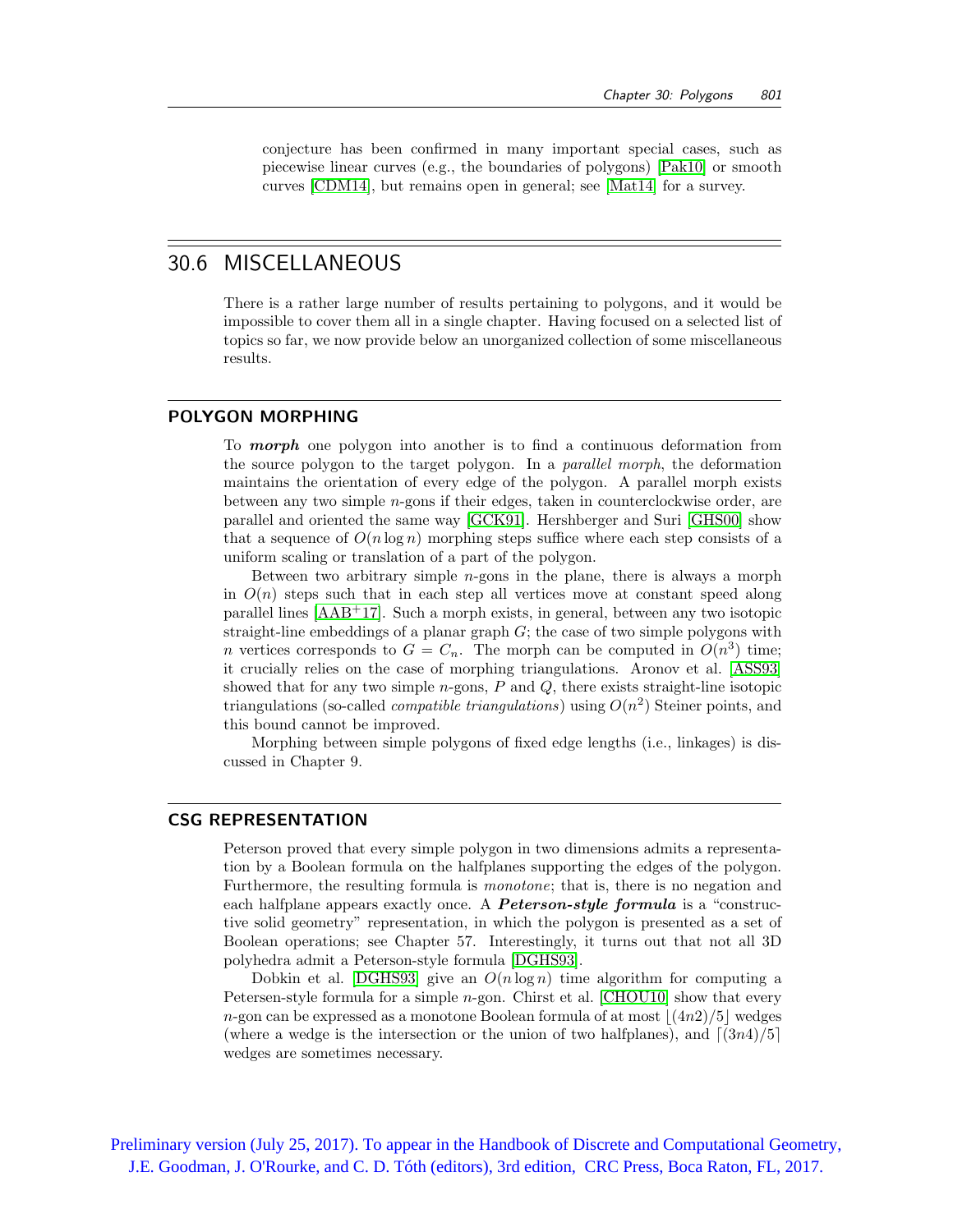### POLYGON SEARCHING AND PURSUIT-EVASION

In these problems, the goal is to design search strategies for an (identifiable) object (intruder) in a polygon. The motivation often comes from surveillance applications in robotics. The "polygon searching" line of research typically assumes that the object of search is stationary, the searcher "discovers" the geometry of the polygon during its navigation (*on-line* model), and the goal is to minimize the search cost (distance traveled), measured by its competitive ratio. Table [30.6.1](#page-5-0) summarizes some basic results on the polygon searching problems. (The parameter  $k$  in the second to last line denotes the number of distinct initial placements of the robot having the same visibility polygon.) The survey article [\[GK10\]](#page-20-20) is a good starting point for this topic.

| <b>ENVIRONMENT</b>      | GOAL                         | <b>COMPETITIVE RATIO</b> | <b>SOURCE</b> |
|-------------------------|------------------------------|--------------------------|---------------|
| $n$ oriented rectangles | shortest path                | $\Theta(\sqrt{n})$       | [BRS97]       |
| "Street" polygon        | shortest path                | $\sqrt{2}$               | [IKLS04]      |
| Star-shaped polygon     | reach kernel                 | $\approx 3.12$           | [Pal00]       |
| Orthogonal polygon      | exploration                  | randomized 5/4           | [Kle94]       |
| Simple polygon          | localization with min travel | $(k-1)$ -Opt             | [DRW98]       |
| Simple polygon          | shortest watchman tour       | $26.5$ -Opt              | HIKK01        |

TABLE 30.6.1 Results for polygon searching.

In the "pursuit-evasion" line of research, one or more searchers (pursuers) coordinate to locate and capture a mobile object (intruder), and the goal is to establish necessary and sufficient conditions for a successful pursuit. The survey article [\[CHI11\]](#page-19-19) is a good starting point for this topic. The origin of pursuit-evasion goes back to the celebrated "Lion-and-Man" problem, attributed to Rado in 1930s: if a man and a lion are confined to a closed arena, and both have equal maximum speeds, can the lion catch the man? Surprisingly, the man can evade the lion indefinitely as shown by Besicovitch [\[Lit86\]](#page-22-14)—the lion fails to reach the man in any finite time although it can get arbitrarily close to him. In computational geometry, a primary focus of research is to bound the minimum number of pursuers needed to locate or capture the evader, as a function of environment's complexity. The model assumes that pursuers and the evader can move with the same maximum speed, the geometry of the environment (polygon) is known to all players, and the players move taking alternating turns. Two models of visibility are considered: in the full visibility model, each player knows the position of all other players at all times (following the convention of the cops-and-robber game in graphs) while in the LoS visibility model, each player is limited to its line-of-sight visibility. Table [30.6.2](#page-5-1) below summarizes the current state of the art. (The minimum feature size (MFS) condition requires that the minimum (geodesic) distance between two vertices is lower bounded by the distance each player can move in one step.) Open problems include closing the gap between upper and lower bounds as well as extending the pursuit to three-dimensional environments.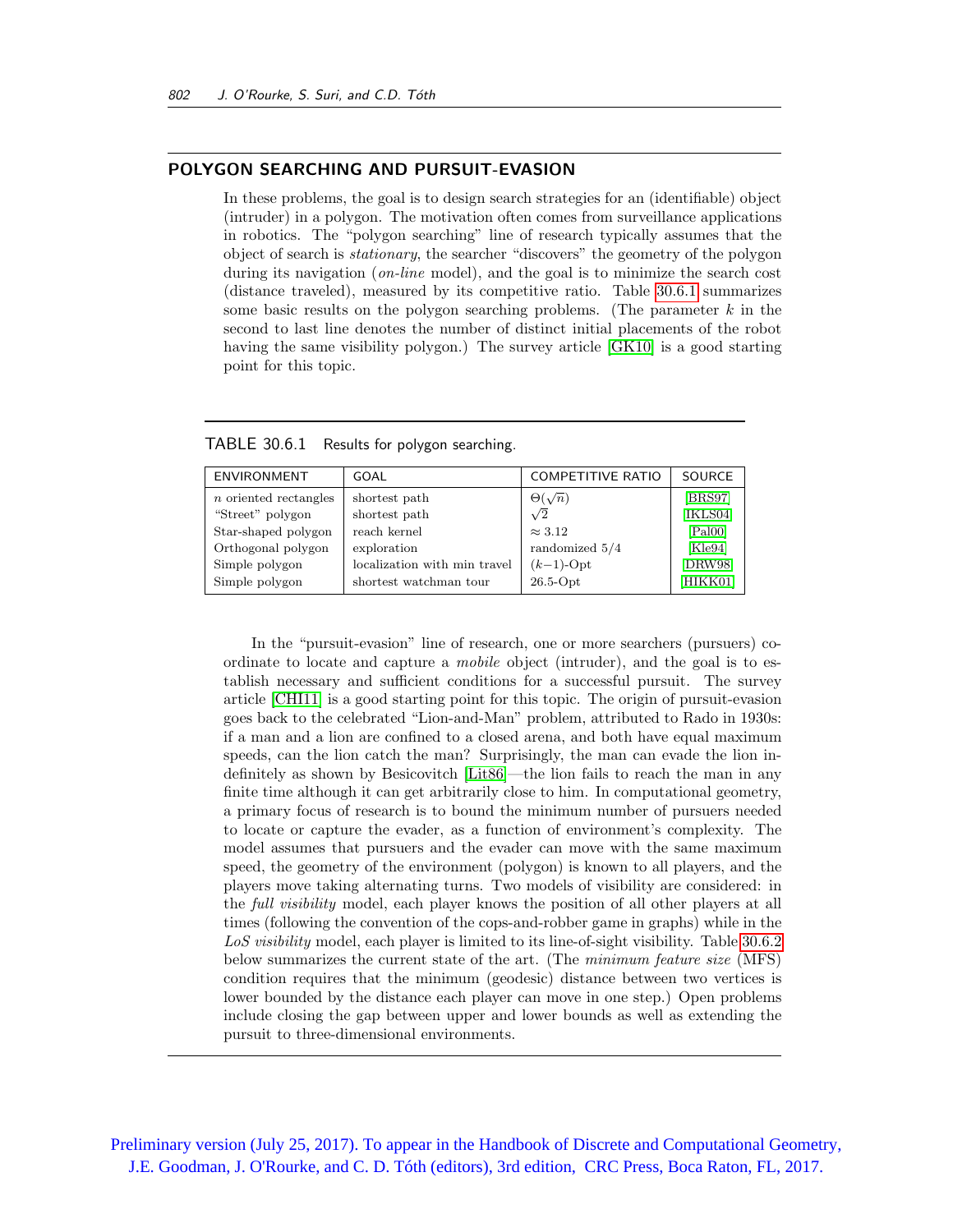| <b>ENVIRONMENT</b>     | GOAL    | <b>VISIBILITY MODEL</b> | <b>NUMBER OF PURSUERS</b>     | <b>SOURCE</b> |
|------------------------|---------|-------------------------|-------------------------------|---------------|
| Simple polygon         | Locate  | LoS                     | $\Theta(\log n)$              | $[GLL+99]$    |
| Polygon with $h$ holes | Locate  | LoS                     | $\Theta(\log n + \sqrt{h})$   | $[GLL+99]$    |
| Polygon with $h$ holes | Capture | Full                    |                               | [BKIS12]      |
| Polygon with holes     | Capture | LoS without MFS         | $\Omega(n^{2/3}), O(n^{5/6})$ | [KS15a]       |
| Polygon with $h$ holes | Capture | LoS with MFS            | $O(\log n + \sqrt{h})$        | [KS15a]       |
| 3D polyhedral surface  | Capture | Full                    | $3$ nec., $4$ suff.           | [KS15b]       |

TABLE 30.6.2 Results for pursuit-evasion in polygons.

# THREE-DIMENSIONAL POLYGONS

A 3D polygon is an unknotted closed chain of segments in  $\mathbb{R}^3$  such that adjacent segments share an endpoint, and nonadjacent segments do not intersect. A triangulation of a 3D polygon has the same combinatorial structure as a triangulation of a planar polygon—all triangle vertices are polygon vertices, each polygon edge is a side of one triangle, each diagonal is shared by exactly two triangles—with the surface they define a nonself-intersecting topological disk. This disk is said to span the polygon. Barequet et al. [\[BDE98\]](#page-18-19) proved that determining whether a 3D polygon has a triangulation in this sense is NP-complete. Another negative result along the same lines is that there exist 3D polygons of  $n$  vertices that can only be spanned by nonself-intersecting piecewise-linear disks which, when triangulated, need  $2^{\Omega(n)}$  triangles [\[HST03\]](#page-21-18). Note that here the triangle vertices are not necessarily polygon vertices, i.e., Steiner points are (necessarily) used. This exponential lower bound shows that **knot triviality** algorithms (which check whether a closed chain is the trivial "unknot") that search for such spanning disks necessarily lead to exponential-time algorithms [\[Bur04,](#page-19-20) [Lac15\]](#page-22-17). This unknotting problem is known to be in NP [\[HLP99\]](#page-21-19) and co-NP [\[Lac16\]](#page-22-18).

### OPEN PROBLEMS

- 1. Random Polygonizations. Is there an efficient algorithm to generate a random polygonization for n given points in the plane?
- 2. 3D Peterson formulas: Characterize the 3D polyhedra that can be represented by Peterson-style formulas.
- 3. Computational complexity of unknot recognition: Is there a polynomial-time algorithm for deciding whether a 3D polygon is a trivial knot.

# 30.7 SOURCES AND RELATED MATERIAL

# **SURVEYS**

The survey article by Mitchell and Suri [\[MS95a\]](#page-22-19) addresses optimization problems in computational geometry, many involving polygons. Keil surveys polygon decomposition algorithms in [\[Kei00\]](#page-21-20). Link distance problems are surveyed in [\[MSD00\]](#page-22-20).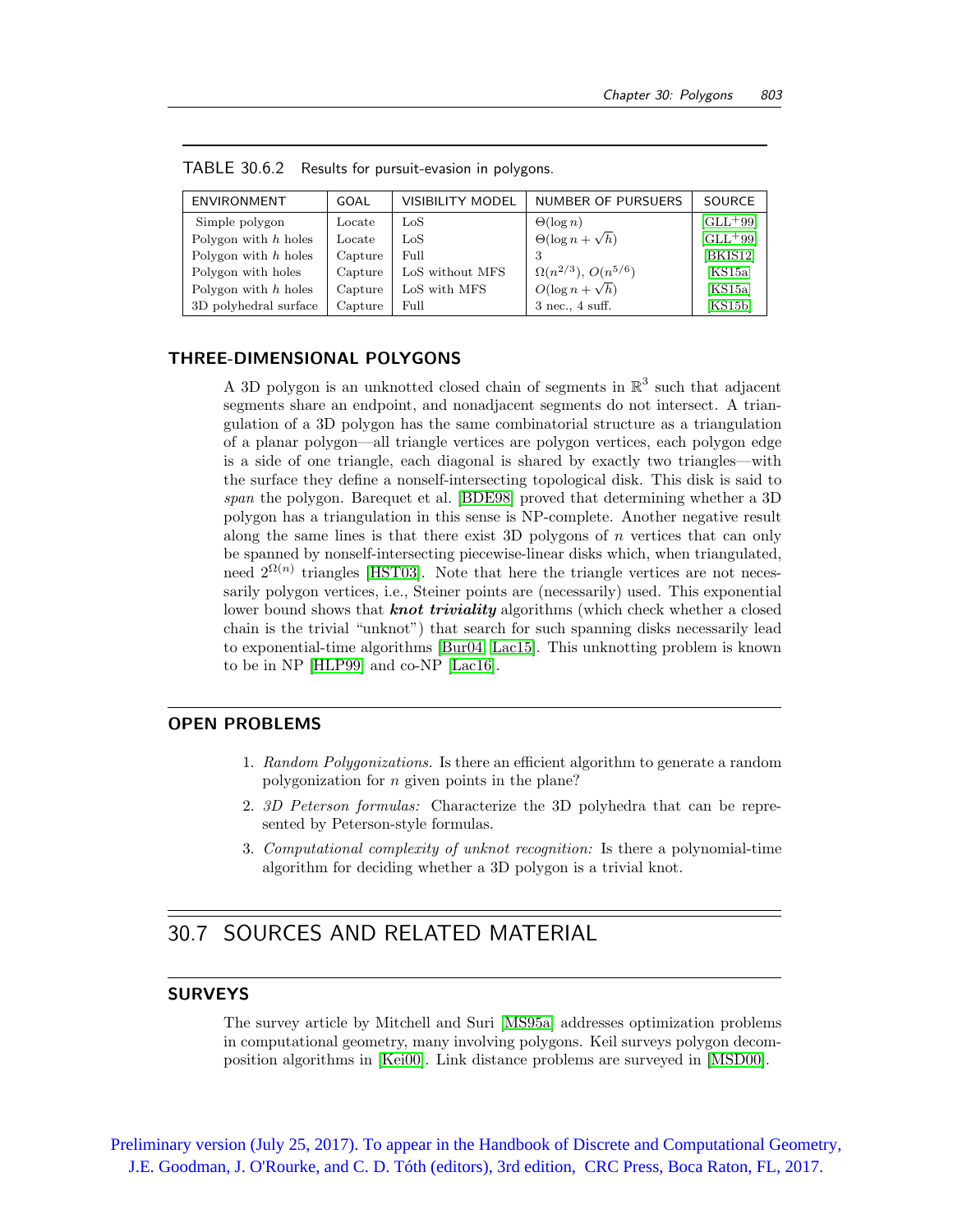## RELATED CHAPTERS

Chapter 29: Triangulations and mesh generation Chapter 31: Shortest paths and networks Chapter 33: Visibility Chapter 38: Point location Chapter 54: Pattern recognition Chapter 59: Geographic information systems

### REFERENCES

<span id="page-17-8"></span><span id="page-17-5"></span><span id="page-17-4"></span><span id="page-17-3"></span><span id="page-17-2"></span><span id="page-17-0"></span>2003.

<span id="page-17-13"></span><span id="page-17-12"></span><span id="page-17-11"></span><span id="page-17-10"></span><span id="page-17-9"></span><span id="page-17-7"></span><span id="page-17-6"></span><span id="page-17-1"></span>[AAB<sup>+</sup>17] S. Alamdari, P. Angelini, F. Barrera-Cruz, T.M. Chan, G. Da Lozzo, G. Di Battista, F. Frati, P. Haxell, A. Lubiw, M. Patrignani, V. Roselli, S. Singla, and B.T. Wilkinson. How to morph planar graph drawings. SIAM J. Comput., 46:824–852, 2017. [AAC<sup>+</sup>12] T.G. Abbott, Z. Abel, D. Charlton, E.D. Demaine, M.L. Demaine, and S.D. Kominers. Hinged dissections exist. Discrete Comput. Geom., 47:150–186, 2012. [AAI86] Ta. Asano, Te. Asano, and H. Imai. Partitioning a polygonal region into trapezoids. J. ACM, 33:290–312, 1986. [AAK09] E. Ackerman, O. Aichholzer, and B. Keszegh. Improved upper bounds on the reflexivity of point sets. Comput. Geom., 42:241–249, 2009. [AAS98] P.K. Agarwal, N. Amenta, and M. Sharir. Largest placement of one convex polygon inside another. Discrete Comput. Geom. 19:95–104, 1998. [AAS99] P.K. Agarwal, B. Aronov, and M. Sharir. Motion planning for a convex polygon in a polygonal environment. Discrete Comput. Geom., 22:201–221, 1999. [AB88] F. Avnaim and J.-D. Boissonnat. Polygon placement under translation and rotation. Proc. 5th Sympos. Theoret. Aspects Comput. Sci., vol. 294 of LNCS, pages 322–333, Springer, Berlin, 1988. [ABO<sup>+</sup>89] A. Aggarwal, H. Booth, J. O'Rourke, S. Suri, and C.K. Yap. Finding minimal convex nested polygons. Inform. Comput., 83:98–110, 1989. [ACKO88] L.J. Aupperle, H.E. Conn, J.M. Keil, and J. O'Rourke. Covering orthogonal polygons with squares. In Proc. 26th Allerton Conf. Commun. Control Comput., pages 97–106, 1988. [AFH02] P.K. Agarwal, E. Flato, and D. Halperin. Polygon decomposition for efficient construction of Minkowski sums. Comput. Geom., 21:3961, 2002. [AFH<sup>+</sup>03] E.M. Arkin, S.P. Fekete, F. Hurtado, J.S.B. Mitchell, M. Noy, V. Sacristán, and S. Sethia. On the reflexivity of point sets. In Discrete Comput. Geom., pages 139– 156, 2003. [Agg84] A. Aggarwal. The art gallery problem: Its variations, applications, and algorithmic aspects. Ph.D. thesis, Dept. Comput. Sci., Johns Hopkins Univ., Baltimore, 1984. [AGR01] N.M. Amato, M.T. Goodrich, and E.A. Ramos. A randomized algorithm for triangulating a simple polygon in linear time. Discrete Comput. Geom., 26:245–265, 2001. [AHST03] O. Aichholzer, M. Hoffmann, B. Speckmann, and C.D. Tóth. Degree bounds for constrained pseudo-triangulations. In Canad. Conf. Comput. Geom., pages 155–158,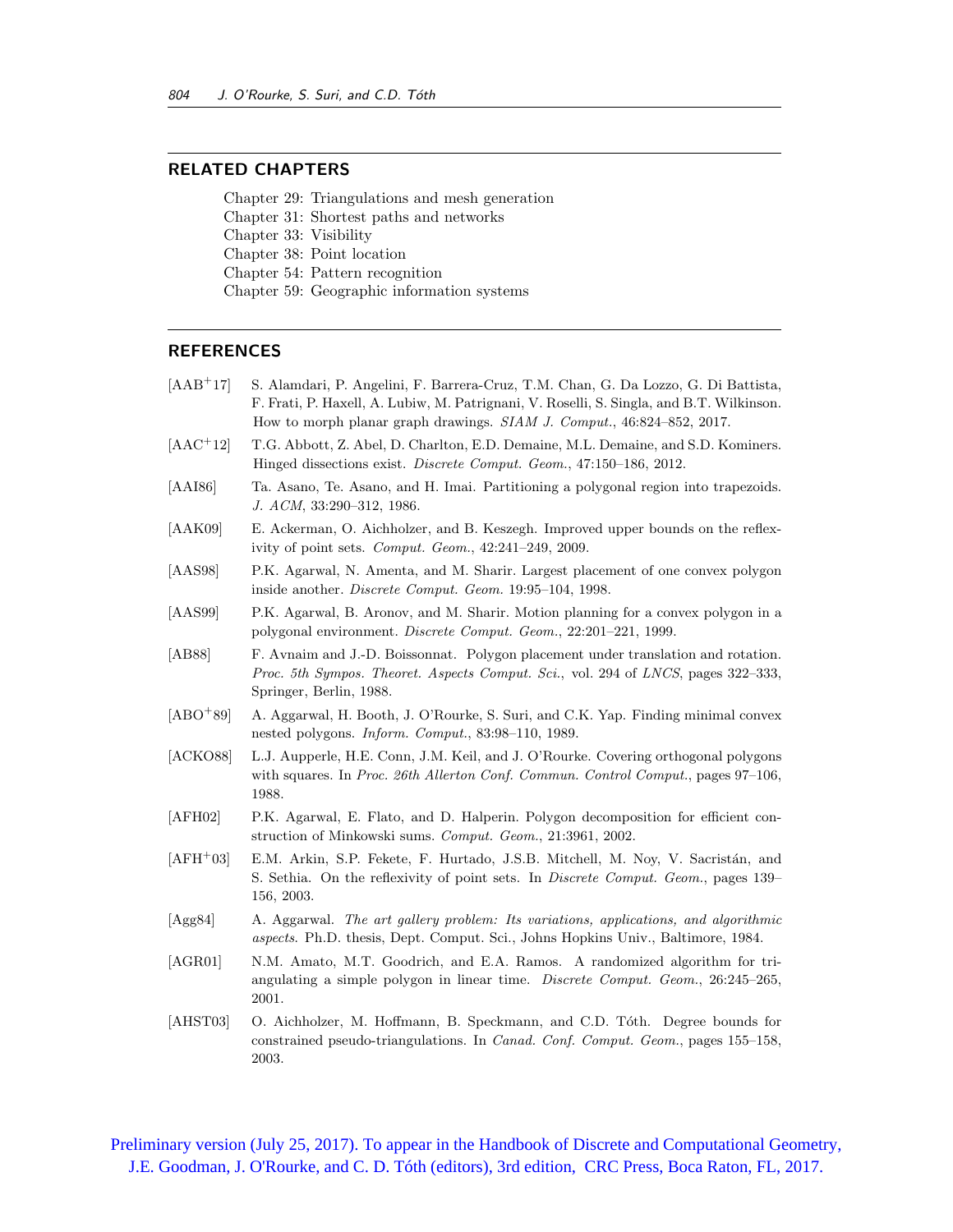- <span id="page-18-12"></span>[AKM<sup>+</sup>87] A. Aggarwal, M.M. Klawe, S. Moran, P.W. Shor, and R. Wilber. Geometric applications of a matrix-searching algorithm. Algorithmica, 2:195–208, 1987.
- <span id="page-18-14"></span>[AP88] A. Aggarwal and J.K. Park. Notes on searching in multidimensional monotone arrays. In Proc. 29th IEEE Sympos. Found. Comput. Sci., pages 497–512, 1988.
- <span id="page-18-5"></span>[AP10] D. Adjiashvili and D. Peleg. Equal-area locus-based convex polygon decomposition. Theoret. Comput. Sci., 411:1648–1667, 2010
- <span id="page-18-16"></span>[ASS93] B. Aronov, R. Seidel, and D.L. Souvaine. On compatible triangulations of simple polygons. Comput. Geom., 3:27–35, 1993.
- <span id="page-18-10"></span>[AVWY15] A. Abboud, V. Vassilevska Williams, and H. Yu. Matching triangles and basing hardness on an extremely popular conjecture. In Proc. 47th ACM Sympos. Theory Comput., pages 41–50, 2015.
- <span id="page-18-8"></span>[Bar96] A.H. Barrera. Algorithms for deciding the containment of polygons. Inform. Process. Lett., 59:261–265, 2996.
- <span id="page-18-7"></span>[Bat80] B.G. Batchelor. Hierarchical shape description based upon convex hulls of concavities. J. Cybern., 10:205–210, 1980.
- <span id="page-18-4"></span>[BBK06] S. Bereg, P. Bose, and D. Kirkpatrick. Equitable subdivisions within polygonal regions. Comput. Geom., 34:20–27, 2006.
- <span id="page-18-0"></span>[BBV15] S. Bandyapadhyay, S. Bhowmick, and K. Varadarajan. Approximation schemes for partitioning: Convex decomposition and surface approximation. In Proc. 26th ACM-SIAM Symp. Discrete Algorithms, pages 1457–1470, 2015.
- <span id="page-18-11"></span>[BCD<sup>+</sup>98] M. de Berg, O. Cheong, O. Devillers, M. van Kreveld, and M. Teillaud. Computing the maximum overlap of two convex polygons under translations. Theory Comput. Syst., 31:613–628, 1998.
- <span id="page-18-6"></span>[BCHM11] P. Bose, P. Carmi, F. Hurtado, and P. Morin. A generalized Winternitz theorem. J. Geometry, 100:29–35, 2011.
- <span id="page-18-19"></span>[BDE98] G. Barequet, M.T. Dickerson, and D. Eppstein. On triangulating three-dimensional polygons. Comput. Geom., 10:155–170, 1998.
- <span id="page-18-2"></span>[BDH99] K.-F. Böhringer, B.R. Donald, and D. Halperin. The area bisectors of a polygon. Discrete Comput. Geom., 22:269–285, 1999.
- <span id="page-18-3"></span>[BDH<sup>+</sup>07] P. Bose, E.D. Demaine, F. Hurtado, J. Iacono, S. Langerman, and P. Morin. Geodesic ham-sandwich cuts. Discrete Comput. Geom., 37:325-339, 2007.
- <span id="page-18-15"></span>[BG14] G. Barequet and A. Goryachev. Offset polygon and annulus placement problems. Comput. Geom., 47:407–434, 2014.
- <span id="page-18-9"></span>[BHP01] G. Barequet and S. Har-Peled. Polygon containment and translational min-Hausdorffdistance between segment sets are 3SUM-hard. Internat. J. Comput. Geom. Appl., 11:465–474, 2001.
- <span id="page-18-18"></span>[BKIS12] D. Bhadauria, K. Klein, V. Isler, and S. Suri. Capturing an evader in polygonal environments with obstacles: The full visibility case. I. J. Robot. Res., 31:1176-1189, 2012.
- <span id="page-18-13"></span>[BM02] B. Bhattacharya and A. Mukhopadhyay. On the minimum perimeter triangle enclosing a convex polygon. In J. Akiyama and M. Kano, editors, Discrete and Computational Geometry, vol. 2866 of LNCS, pages 84–96, Springer, Berlin, 2002.
- <span id="page-18-1"></span>[BOS13] M. de Berg, K. Onak, and A. Sidiropoulos. Fat polygonal partitions with applications to visualization and embeddings. J. Comput. Geom., 4:212–239, 2013.
- <span id="page-18-17"></span>[BRS97] A. Blum, P. Raghavan, and B. Schieber. Navigating in unfamiliar geometric terrain. SIAM J. Comput., 26:110–137, 1997.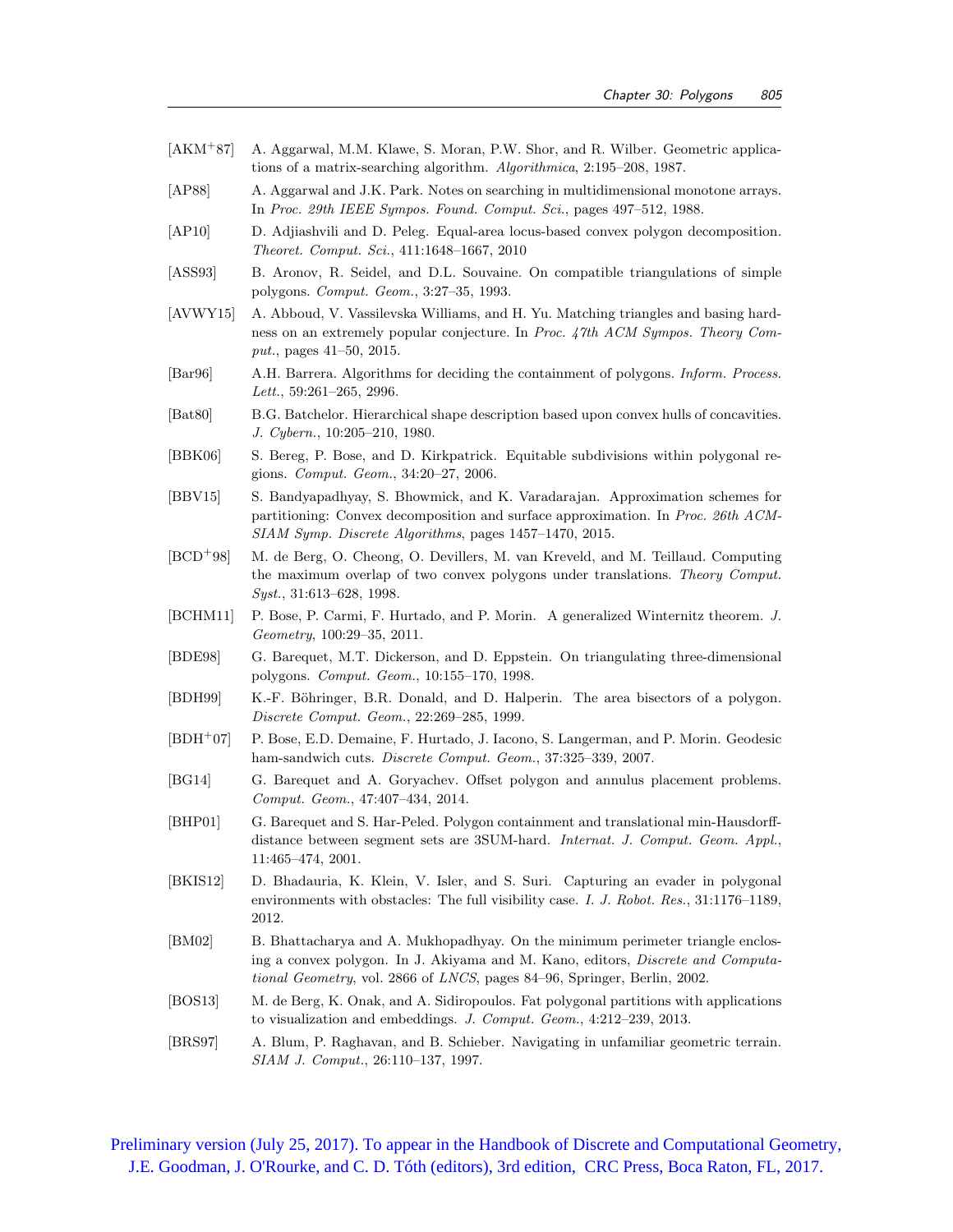- <span id="page-19-20"></span>[Bur04] B.A. Burton. Introducing Regina, the 3-manifold topology software. Exp. Math., 13:267–272, 2004.
- <span id="page-19-6"></span>[CD79] B. Chazelle and D.P. Dobkin. Decomposing a polygon into its convex parts. In Proc. 11th ACM Sympos. Theory Comput., pages 38–48, 1979.
- <span id="page-19-11"></span>[CD80] B. Chazelle and D.P. Dobkin. Detection is easier than computation. In Proc. 12th ACM Sympos. Theory Comput., pages 146–153, 1980.
- <span id="page-19-16"></span>[CDM14] J. Cantarella, E. Denne, and J. McCleary. Transversality for configuration spaces and the "Square-Peg" Theorem. Preprint, <arXiv:1402.6174>, 2014.
- <span id="page-19-9"></span>[Cha79] B. Chazelle. Computational geometry and convexity. Ph.D. thesis, Dept. Comput. Sci., Yale Univ., New Haven, 1979. Carnegie-Mellon Univ. Report CS-80-150.
- <span id="page-19-1"></span>[Cha82] B. Chazelle. A theorem on polygon cutting with applications. In Proc. 23rd IEEE Sympos. Found. Comput. Sci., pages 339–349, 1982.
- <span id="page-19-2"></span>[Cha91] B. Chazelle. Triangulating a simple polygon in linear time. Discrete Comput. Geom., 6:485–524, 1991.
- <span id="page-19-19"></span>[CHI11] T.H. Chung, G.A. Hollinger, and V. Isler. Search and pursuit-evasion in mobile robotics. Autonomous Robots, 31:299–316, 2011.
- <span id="page-19-18"></span>[CHOU10] T. Christ, M. Hoffmann, Y. Okamoto, and T. Uno. Improved bounds for wireless localization. Algorithmica, 57:499–516, 2010.
- <span id="page-19-4"></span>[Chr11] T. Christ. Beyond triangulation: covering polygons with triangles. In Proc. 12th Workshop Algorithms Data Structures, vol. 6844 of LNCS, pages 231–242, Springer, Berlin, 2011.
- <span id="page-19-12"></span>[CL13] S.-W. Cheng and C.-K. Lam. Shape matching under rigid motion. Comput. Geom., 46:591–603, 2013.
- <span id="page-19-10"></span>[Con90] H. Conn. *Some Polygon Decomposition Problems*. Ph.D. thesis, Dept. Comput. Sci., John Hopkins Univ., Baltimore, 1990.
- <span id="page-19-5"></span>[CR94] J.C. Culberson and R.A. Reckhow. Covering polygons is hard. J. Algorithms, 17:2–24, 1994.
- <span id="page-19-13"></span>[CY86] J.S. Chang and C.K. Yap. A polynomial solution for the potato-peeling problem. Discrete Comput. Geom., 1:155–182, 1986.
- <span id="page-19-14"></span>[Das90] G. Das. Approximation schemes in computational geometry. Ph.D. thesis, Univ. of Wisconsin, 1990.
- <span id="page-19-3"></span>[DFH<sup>+</sup>99] L. Devroye, P. Flajolet, F. Hurtado, M. Noy, and W. Steiger. Properties of random triangulations and trees. Discrete Comput. Geom., 22:105–117, 1999.
- <span id="page-19-0"></span>[DFOR10] M. Damian, R. Flatland, J. ORourke, and S. Ramaswami. Connecting polygonizations via stretches and twangs. Theory Comput. Syst., 47:674–695, 2010.
- <span id="page-19-17"></span>[DGHS93] D.P. Dobkin, L.J. Guibas, J. Hershberger, and J. Snoeyink. An efficient algorithm for finding the CSG representation of a simple polygon. Algorithmica, 10:1–23, 1993.
- <span id="page-19-15"></span>[DHPT14] A. Dumitrescu, S. Har-Peled, and C.D. Tóth. Minimum convex partitions and maximum empty polytopes. J. Comput. Geom., 5:86–103, 2014.
- <span id="page-19-8"></span>[DI04] M. Damian. Exact and approximation algorithms for computing optimal fat decompositions. Comput. Geom., 28:19–27, 2004.
- <span id="page-19-7"></span>[DKDS07] A. Deshpande, T. Kim, E.D. Demaine, and S.E. Sarma. A pseudopolynomial time  $o(\log n)$ -approximation algorithm for art gallery problems. In *Proc. 10th Workshop* Algorithms Data Structs., vol. 4619 of LNCS, pages 163–174, Springer, Berlin, 2007.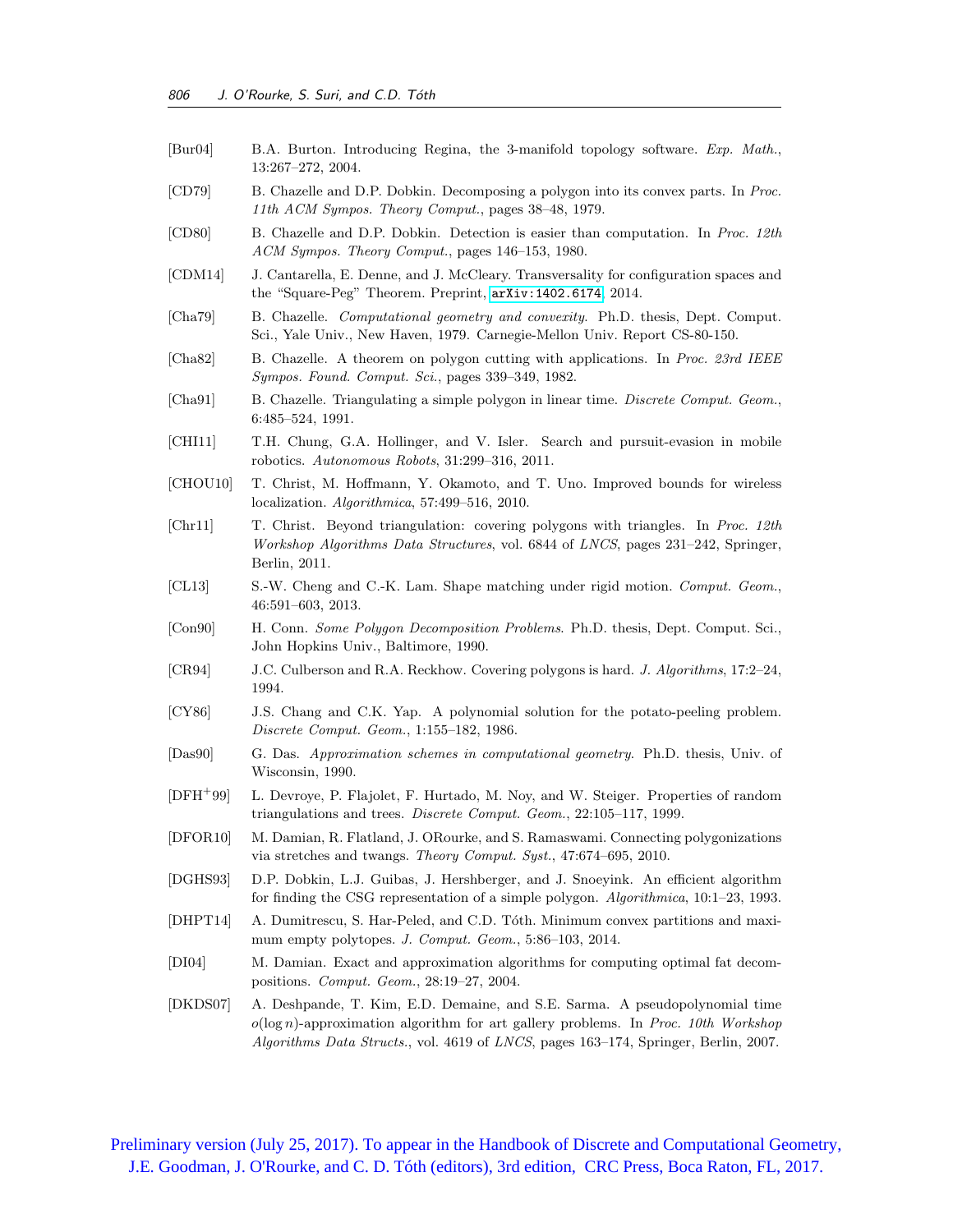- <span id="page-20-12"></span>[DO90] M. Díaz and J. O'Rourke. Ham-sandwich sectioning of polygons. In Proc. 2nd Canad. Conf. Comput. Geom., pages 282–286, 1990.
- <span id="page-20-10"></span>[DO03] M. Damian and J. O'Rourke. Partitioning regular polygons into circular pieces I: Convex partitions. In Proc. 15th Canad. Conf. Comput. Geom., pages 43–46, 2003.
- <span id="page-20-21"></span>[DRW98] G. Dudek, K. Romanik, and S. Whitesides. Localizing a robot with minimum travel. SIAM J. Comput., 27:583–604, 1998.
- <span id="page-20-5"></span>[DQTW05] Q. Ding, J. Qian, W. Tsang, and C. Wang. Randomly generating triangulations of a simple polygon. In Proc. 11th Computing Combin. Conf., vol. 3595 of LNCS, pages 471–480, Springer, Berlin, 2005.
- <span id="page-20-0"></span>[DT10] A. Dumitrescu and C.D. Tóth. Long non-crossing configurations in the plane. Discrete Comput. Geom., 44:727–752, 2010.
- <span id="page-20-11"></span>[DT11] A. Dumitrescu and C.D. Tóth. Minimum weight convex Steiner partitions. Algorithmica, 60:627–652, 2011.
- <span id="page-20-9"></span>[EHP06] A. Efrat and S. Har-Peled. Guarding galleries and terrains. Inform. Process. Lett., 100:238–245, 2006.
- <span id="page-20-4"></span>[ES94] P. Epstein and J.-R. Sack. Generating triangulations at random. ACM Trans. Model. Comput. Simulation, 4:267–278, 1994.
- <span id="page-20-6"></span>[ESW01] S.J. Eidenbenz, C. Stamm, and P. Widmayer. Inapproximability results for guarding polygons and terrains. Algorithmica, 31:79–113, 2001.
- <span id="page-20-7"></span>[EW03] S.J. Eidenbenz and P. Widmayer. An approximation algorithm for minimum convex cover with logarithmic performance guarantee. SIAM J. Comput., 32:654–670, 2003.
- <span id="page-20-1"></span>[Fek00] S.P. Fekete. On simple polygonalizations with optimal area. Discrete Comput. Geom., 23:73–110, 2000.
- <span id="page-20-2"></span>[FKMU13] R. Fulek, B. Keszegh, F. Morić, and I. Uljarević. On polygons excluding point sets. Graphs Combin., 29:1741–1753, 2013.
- <span id="page-20-15"></span>[For85] S.J. Fortune. A fast algorithm for polygon containment by translation. In Proc. 12th Internat. Colloq. Automata Lang. Program., vol. 194 of LNCS, pages 189–198, Springer, Berlin, 1985.
- <span id="page-20-13"></span>[Fre97] G.N. Frederickson. Dissections: Plane and Fancy. Cambridge University Press, 1997.
- <span id="page-20-14"></span>[Fre02] G.N. Frederickson. Hinged Dissections: Swinging & Twisting. Cambridge University Press, 2002.
- <span id="page-20-16"></span>[Fre15] A. Freund. Improved subquadratic 3SUM. Algorithmica, online first, 2015.
- <span id="page-20-18"></span>[GCK91] U. Grenander, Y. Chow, and D.M. Keenan. Hands: A Pattern Theoretic Study of Biological Shapes. Springer-Verlag, Berlin, 1991.
- <span id="page-20-17"></span>[Gho91] S.K. Ghosh. Computing visibility polygon from a convex set and related problems. J. Algorithms, 12:75–95, 1991.
- <span id="page-20-8"></span>[Gho10] S.K. Ghosh. Approximation algorithms for art gallery problems in polygons. Discrete Applied Math., 158:718–722, 2010.
- <span id="page-20-19"></span>[GHS00] L. Guibas, J. Hershberger, and S. Suri. Morphing simple polygons. Discrete Comput. Geom., 24:1–3, 2000.
- <span id="page-20-3"></span>[GJPT78] M.R. Garey, D.S. Johnson, F.P. Preparata, and R.E. Tarjan. Triangulating a simple polygon. Inform. Process. Lett., 7:175–179, 1978.
- <span id="page-20-20"></span>[GK10] S.K. Ghosh, and R. Klein. Survey: online algorithms for searching and exploration in the plane. Computer Science Review, 4:189–201, 2010.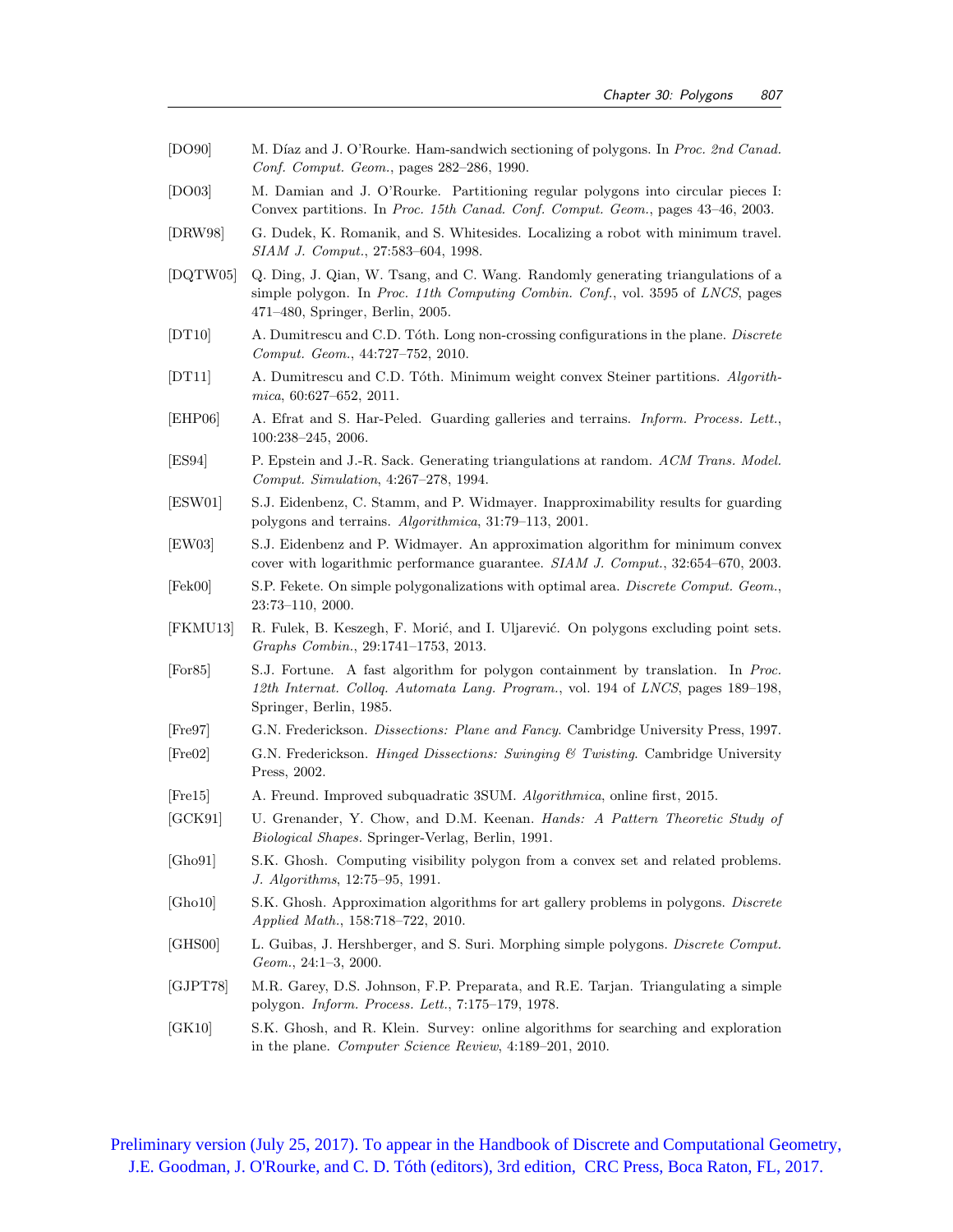- <span id="page-21-17"></span>[GLL<sup>+</sup>99] L.J. Guibas, J.-C. Latombe, S.M. LaValle, D. Lin, and R. Motwani. Visibility-based pursuit-evasion in a polygonal environment. Internat. J. Comput. Geom. Appl., 9:471– 494, 1999.
- <span id="page-21-13"></span>[GM90] S.K. Ghosh and A. Maheshwari. An optimal algorithm for computing a minimum nested nonconvex polygon. Inform. Process. Lett., 36:277–280, 1990.
- <span id="page-21-1"></span>[GNT00] A. Garcı, M. Noy, and J. Tejel. Lower bounds on the number of crossing-free subgraphs of  $K_n$ . Comput. Geom., 16:211-221, 2000.
- <span id="page-21-10"></span>[GP13] M.T. Goodrich and P. Pszona. Cole's parametric search technique made practical. In Proc. 25th Canad. Conf. Comput. Geom., Waterloo, ON, 2013.
- <span id="page-21-9"></span>[GZ90] T.F. Gonzalez and S.-Q. Zheng. Approximation algorithms for partitioning a rectangle with interior points. Algorithmica, 5:11-42, 1990.
- <span id="page-21-16"></span>[HIKK01] F. Hoffmann, C. Icking, R. Klein, and K. Kriegel. The polygon exploration problem. SIAM J. Comput., 31:577–600, 2001.
- <span id="page-21-19"></span>[HLP99] J. Hass, J.C. Lagarias, and N. Pippenger. The computational complexity of knot and link problems. J. ACM, 46:185–211, 1999.
- <span id="page-21-4"></span>[HM85] S. Hertel and K. Mehlhorn. Fast triangulation of the plane with respect to simple polygons. Inform. Control, 64:52–76, 1985.
- <span id="page-21-2"></span>[HMO<sup>+</sup>09] F. Hurtado, C. Merino, D. Oliveros, T. Sakai, J. Urrutia, and I. Ventura. On polygons enclosing point sets II. Graphs Combin., 25:327–339, 2009.
- <span id="page-21-11"></span>[HPR14] S. Har-Peled and S. Roy. Approximating the maximum overlap of polygons under translation. Algorithmica, online first, 2016.
- <span id="page-21-3"></span>[HS95] J. Hershberger and S. Suri. A pedestrian approach to ray shooting: Shoot a ray, take a walk. J. Algorithms, 18:403–431, 1995.
- <span id="page-21-18"></span>[HST03] J. Hass, J. Snoeyink, and W.P. Thurston. The size of spanning disks for polygonal curves. Discrete Comput. Geom., 29:1–18, 2003.
- <span id="page-21-14"></span>[IKLS04] C. Icking, R. Klein, E. Langetepe, S. Schuierer, and I. Semrau. An optimal competitive strategy for walking in streets. SIAM J. Comput., 33:462–486, 2004.
- <span id="page-21-0"></span>[IM11] J. Iwerks and J.S.B. Mitchell. Spiral serpentine polygonization of a planar point set. In Proc. XIV Spanish Meeting Comput. Geom., vol. 7579 of LNCS, pages 146–154, Springer, Berlin, 2011.
- <span id="page-21-6"></span>[Kei85] J.M. Keil. Decomposing a polygon into simpler components. SIAM J. Comput., 14:799–817, 1985.
- <span id="page-21-20"></span>[Kei00] J.M. Keil. Polygon decomposition. In J.-R. Sack and J. Urrutia, editors, Handbook of Computational Geometry, pages 491–518, Elsevier, Amsterdam, 2000.
- <span id="page-21-8"></span>[Kin13] J. King. Fast vertex guarding for polygons with and without holes. Comput. Geom., 46:219–231, 2013.
- <span id="page-21-15"></span>[Kle94] J. Kleinberg. On-line search in a simple polygon. In Proc. 5th ACM-SIAM Sympos. Discrete Algorithms, pages 8–15, 1994.
- <span id="page-21-5"></span>[Kli80] G.T. Klincsek. Minimal triangulations of polygonal domains. Discrete Math., 9:121– 123, 1980.
- <span id="page-21-12"></span> $[KLU^+17]$  V. Keikha, M. Löffler, J. Urhausen, I. van der Hoog. Maximum-area triangle in a convex polygon, revisited. Preprint, <arXiv:1705.11035>, 2017.
- <span id="page-21-7"></span>[KS02] J.M. Keil and J. Snoeyink. On the time bound for convex decomposition of simple polygons. Int. J. Comput. Geom. Appl., 12,181–192, 2002.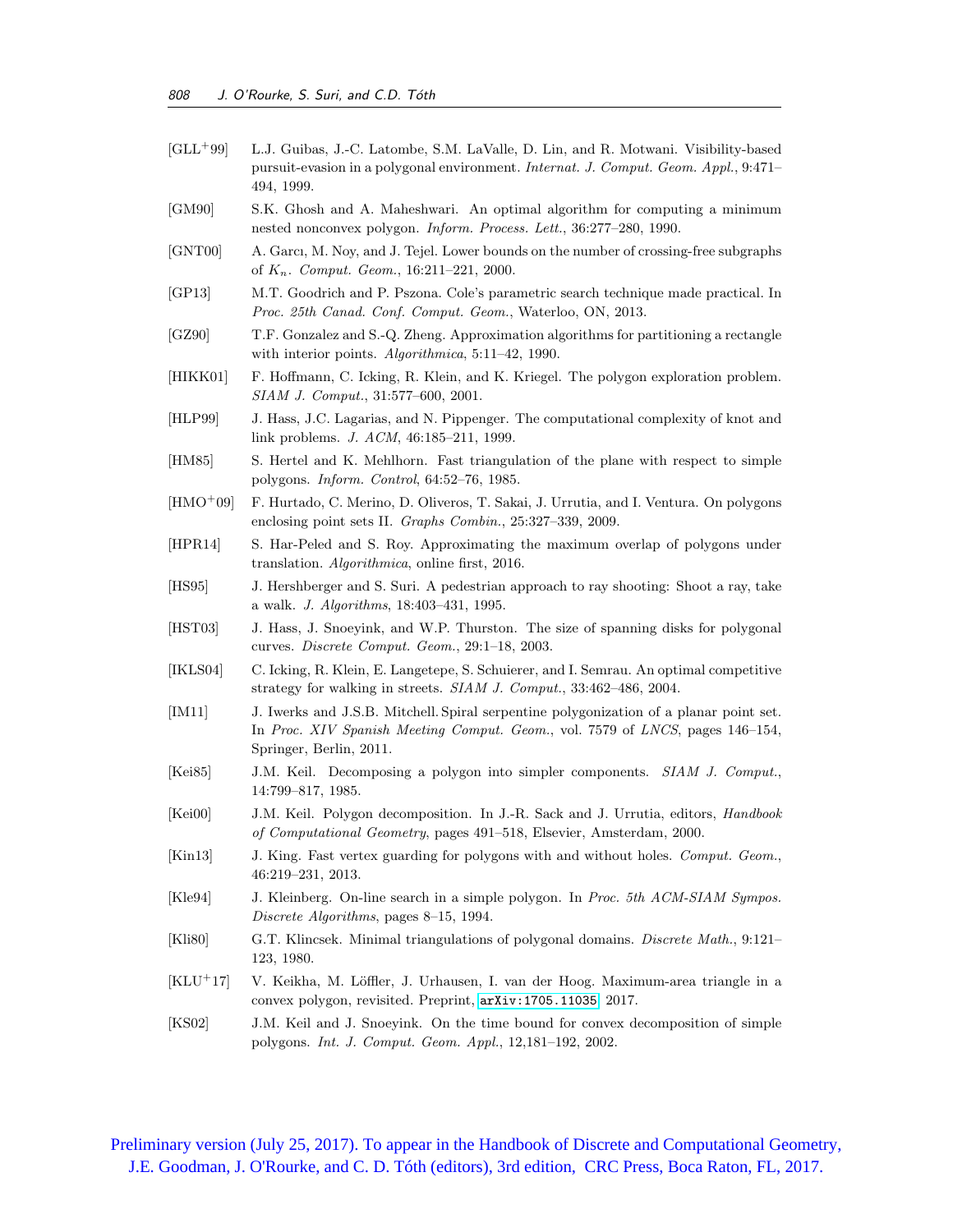<span id="page-22-20"></span><span id="page-22-19"></span><span id="page-22-18"></span><span id="page-22-17"></span><span id="page-22-16"></span><span id="page-22-15"></span><span id="page-22-14"></span><span id="page-22-13"></span><span id="page-22-12"></span><span id="page-22-11"></span><span id="page-22-10"></span><span id="page-22-9"></span><span id="page-22-8"></span><span id="page-22-7"></span><span id="page-22-6"></span><span id="page-22-5"></span><span id="page-22-4"></span><span id="page-22-3"></span><span id="page-22-2"></span><span id="page-22-1"></span><span id="page-22-0"></span>

| [KS15a]                 | K. Klein and S. Suri. Capture bounds for visibility-based pursuit evasion. Comput.<br>$Geom., 48:205-220, 2015.$                                                                                                                 |
|-------------------------|----------------------------------------------------------------------------------------------------------------------------------------------------------------------------------------------------------------------------------|
| [KS15b]                 | K. Klein and S. Suri. Pursuit evasion on polyhedral surfaces. <i>Algorithmica</i> , 73:730–<br>747, 2015.                                                                                                                        |
| [Lac $15$ ]             | M. Lackenby. A polynomial upper bound on Reidemeister moves. Ann. Math. (2),<br>$182:491-564, 2015.$                                                                                                                             |
| $\vert$ Lac16 $\vert$   | M. Lackenby. The efficient certification of knottedness and Thurston norm. Preprint,<br>arXiv:1604.00290, 2016.                                                                                                                  |
| [Lit86]                 | J.E. Littlewood. Littlewood's Miscellany. Cambridge University Press, 1986.                                                                                                                                                      |
| [LS87]                  | D. Leven and M. Sharir. Planning a purely translational motion for a convex object in<br>two-dimensional space using generalized Voronoi diagrams. Discrete Comput. Geom.,<br>$2:9-31, 1987.$                                    |
| [LTL89]                 | W.T. Liou, J.J.M. Tan, and R.C.T. Lee. Minimum partitioning simple rectilinear<br>polygons in $O(n \log \log n)$ time. In <i>Proc. 5th Sympos. Comput. Geom.</i> , pages 344–<br>353, ACM Press, 1989.                           |
| [ $Mass78$ ]            | W.J. Masek. Some NP-complete set covering problems. Manuscript, MIT, Cambridge,<br>1978.                                                                                                                                         |
| [Mat14]                 | B. Matschke. A survey on the square peg problem. Notices Amer. Math. Soc., 61:346–<br>352, 2014.                                                                                                                                 |
| [Mou92]                 | D.M. Mount. Intersection detection and separators for simple polygons. In Proc. 8th<br>Sympos. Comput. Geom., pages 303-311, ACM Pres, 1992.                                                                                     |
| [MS90]                  | E.A. Melissaratos and D.L. Souvaine. On solving geometric optimization problems<br>using shortest paths. In Proc. 6th Sympos. Comput. Geom., pages 350-359, ACM<br>Press, 1990.                                                  |
| [MS95a]                 | J.S.B. Mitchell, and S. Suri. Geometric algorithms. In M.O. Ball, T.L. Mag-<br>nati, C.L. Monma, and G.L. Nemhauser, editors, Handbook of Operations Re-<br>search/Management Science, pages 425–479, Elsevier, Amsterdam, 1995. |
| [MS95b]                 | J.S.B. Mitchell and S. Suri. Separation and approximation of polyhedral surfaces.<br>Comput. Geom., 5:95-114, 1995.                                                                                                              |
| [MSD00]                 | A. Maheshwari, J.-R. Sack, and H.N. Djidjev. Link distance problems. In J.-R.<br>Sack and J. Urrutia, editors, <i>Handbook of Computational Geometry</i> , pages 519–558,<br>Elsevier, Amsterdam, 2000.                          |
| [MSW96]                 | D.M. Mount, R. Silverman, and A.Y. Wu. On the area of overlap of translated poly-<br>gons. Comp. Vis. Image Understanding 64:5361, 1996.                                                                                         |
| [OAMB86]                | J. O'Rourke, A. Aggarwal, S. Maddila, and M. Baldwin. An optimal algorithm for<br>finding minimal enclosing triangles. J. Algorithms, 7:258-269, 1986.                                                                           |
| [O'R87]                 | J. O'Rourke. Art Gallery Theorems and Algorithms. Internat. Ser. Monogr. Comput.<br><i>Sci.</i> , Oxford University Press, New York, 1987.                                                                                       |
| [O'R98]                 | J. O'Rourke. Computational Geometry in C, second edition. Cambridge University<br>Press, 1998.                                                                                                                                   |
| $\left[$ OS83 $\right]$ | J. O'Rourke and K.J. Supowit. Some NP-hard polygon decomposition problems.<br>IEEE Trans. Inform. Theory, IT-30:181-190, 1983.                                                                                                   |
| [OT04]                  | J. O'Rourke and G. Tewari. The structure of optimal partitions of orthogonal polygons<br>into fat rectangles. <i>Comput. Geom.</i> , $28(1):49-71$ , $2004$ .                                                                    |
| [Pak10]                 | I. Pak. Lectures on Discrete and Polyhedral Geometry, Manuscript, http://www.math.<br>ucla.edu/~pak/book.htm, 2010.                                                                                                              |